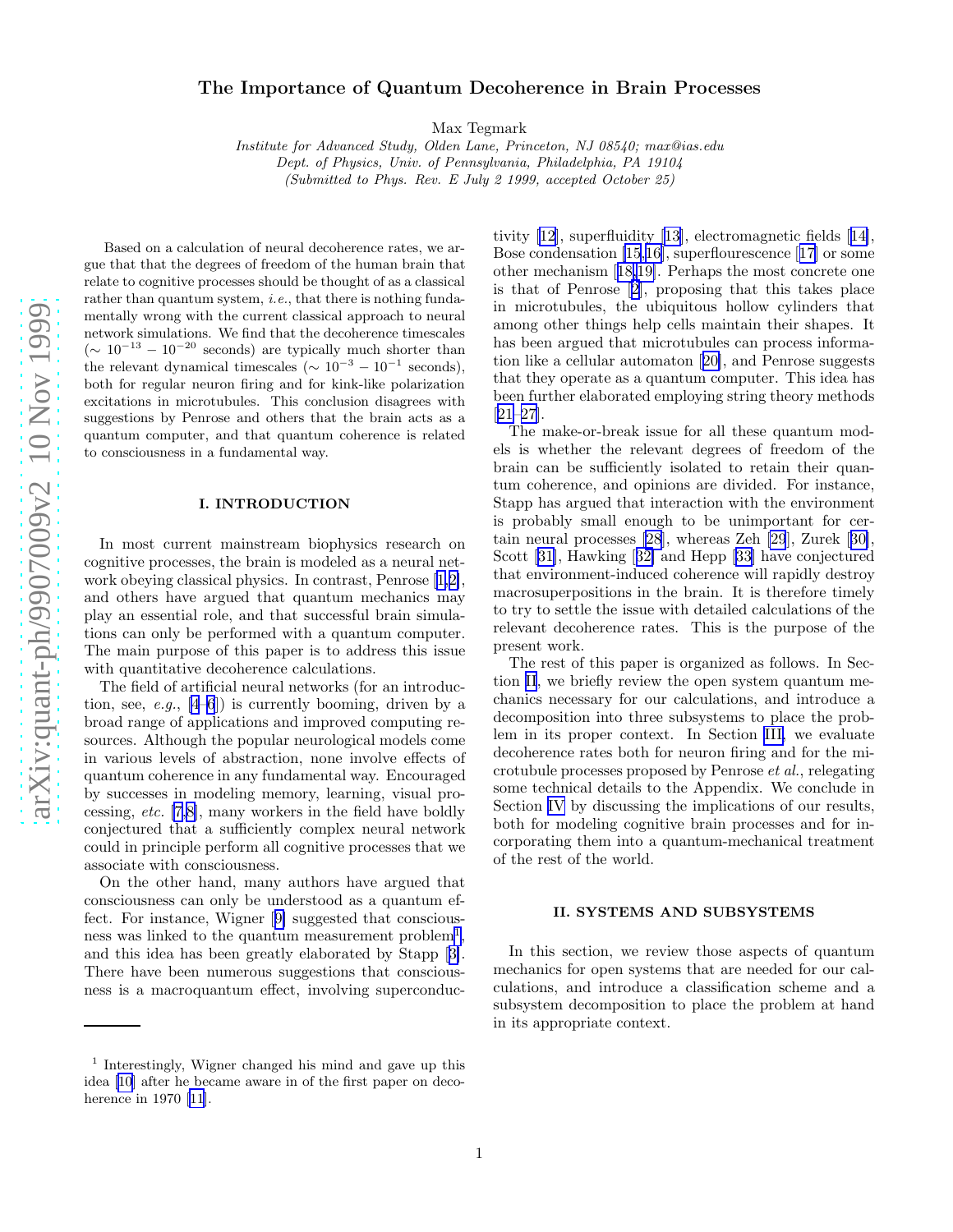## A. Notation

<span id="page-1-0"></span>Let us first briefly review the quantum mechanics of subsystems. The state of an arbitrary quantum system is described by its density matrix  $\rho$ , which left in isolation will evolve in time according to the Schrödinger equation

$$
\dot{\rho} = -i[H, \rho] / \hbar. \tag{1}
$$

It is often useful to view a system as composed of two subsystems, so that some of the degrees of freedom correspond to the  $1^{st}$  and the rest to the  $2^{nd}$ . The state of subsystem  $i$  is described by the reduced density matrix  $\rho_i$  obtained by tracing (marginalizing) over the degrees of freedom of the other:  $\rho_1 \equiv \text{tr}_2 \rho$ ,  $\rho_2 \equiv \text{tr}_1 \rho$ . Let us decompose the Hamiltonian as

$$
H = H_1 + H_2 + H_{int}, \t\t(2)
$$

where the operator  $H_1$  affects only the  $1^{st}$  subsystem and  $H_2$  affects only the  $2^{nd}$  subsystem. The interaction Hamiltonian  $H_{int}$  is the remaining nonseparable part, defined as  $H_{int} \equiv H - H_1 - H_2$ , so such a decomposition is always possible, although it is generally only useful if  $H_{int}$  is in some sense small.

If  $H_{\text{int}} = 0$ , *i.e.*, if there is no interaction between the two subsystems, then it is easy to show that  $\dot{\rho}_i$  =  $-i[H_i,\rho_i]/\hbar$ ,  $i=1,2$ , that is, we can treat each subsystem as if the rest of the Universe did not exist, ignoring any correlations with the other subsystem that may have been present in the full non-separable density matrix  $\rho$ . It is of course this property that makes density matrices so useful in the first place, and that led von Neumann to invent them[[34\]](#page-13-0): the full system is assumed to obey equation (1) simply because its interactions with the rest of the Universe are negligible.

# B. Fluctuation, dissipation, communication and decoherence

In practice, the interaction  $H_{\text{int}}$  between subsystems is usually not zero. This has a number of qualitatively different effects:

- 1. Fluctuation
- 2. Dissipation
- 3. Communication
- 4. Decoherence

The first two involve transfer of energy between the subsystems, whereas the last two involve exchange of information. The first three occur in classical physics as well - only the last one is a purely quantum-mechanical phenomenon.

For example, consider a tiny colloid grain (subsystem 1) in a jar of water (subsystem 2). Collisions with water

molecules will cause fluctuations in the center-of-mass position of the colloid (brownian motion). If its initial velocity is high, dissipation (friction) will slow it down to a mean speed corresponding to thermal equilibrium with the water. The dissipation timescale  $\tau_{\text{diss}}$ , defined as the time it would take to lose half of the initial excess energy, will in this case be of order  $\tau_{\text{coll}} \times (M/m)$ , where  $\tau_{\text{coll}}$  is the mean-free time between collisions, M the colloid mass  $M$  and  $m$  is the mass of a water molecule. We will define communication as exchange of information. The information that the two subsystems have about each other, measured in bits, is

$$
I_{12} \equiv S_1 + S_2 - S,\tag{3}
$$

where  $S_i \equiv -\text{tr}_i \rho_i \log \rho_i$  is the entropy of the  $i^{th}$  subsystem,  $S \equiv -\text{tr}\,\rho\log\rho$  is the entropy of the total system, and the logarithms are base 2. If this mutual information is zero, then the states of the two systems are uncorrelated and independent, with the density matrix of the separable form  $\rho = \rho_1 \otimes \rho_2$ . If the subsystems start out independent, any interaction will at least initially increase the subsystem entropies  $S_i$ , thereby increasing the mutual information, since the entropy  $S$  of the total system always remains constant.

This apparent entropy increase of subsystems, which is related to the arrow of time and the  $2^{nd}$  law of of thermodynamics[[35\]](#page-13-0), occurs also in classical physics. However, quantum mechanics produces a qualitatively new effect as well, known as decoherence [[11,36,37\]](#page-13-0), suppressing off-diagonal elements in the reduced density matrices  $\rho_i$ . This effect destroys the ability to observe longrange quantum superpositions within the subsystems, and is now rather well-understood and uncontroversial [[30,38–42](#page-13-0)] – the interested reader is referred to[[43\]](#page-13-0) and a recent book on decoherence [\[44](#page-13-0)] for details. For instance, if our colloid was initially in a superposition of two locations separated by a centimeter, this macrosuperposition would for all practical purposes be destroyed by the first collision with a water molecule, i.e., on a timescale  $\tau_{\text{dec}}$  of order  $\tau_{\text{coll}}$ , with the quantum superposition surviving only on scales below the de de Broigle wavelengthof the water molecules  $[45,46]$  $[45,46]$ <sup>2</sup>. This means

<sup>2</sup>Decoherence picks out a preferred basis in the quantummechanical Hilbert space, termed the "pointer basis" by Zurek[[36\]](#page-13-0), in which superpositions are rapidly destroyed and classical behavior is approached. This normally includes the position basis, which is why we never experience superpositions of objects in macroscopically different positions. Decoherence is quite generic. Although it has been claimed that this preferred basis consists of the maximal set of commuting observables that also commute with  $H_{\text{int}}$  (the "microstable basis" of Omnes[[43\]](#page-13-0)), this is in fact merely a sufficient condition, not a necessary one. If  $[H_{\text{int}}, x] = 0$  for some observable x but  $[H_{\text{int}}, p] \neq 0$  for its conjugate p, then the interaction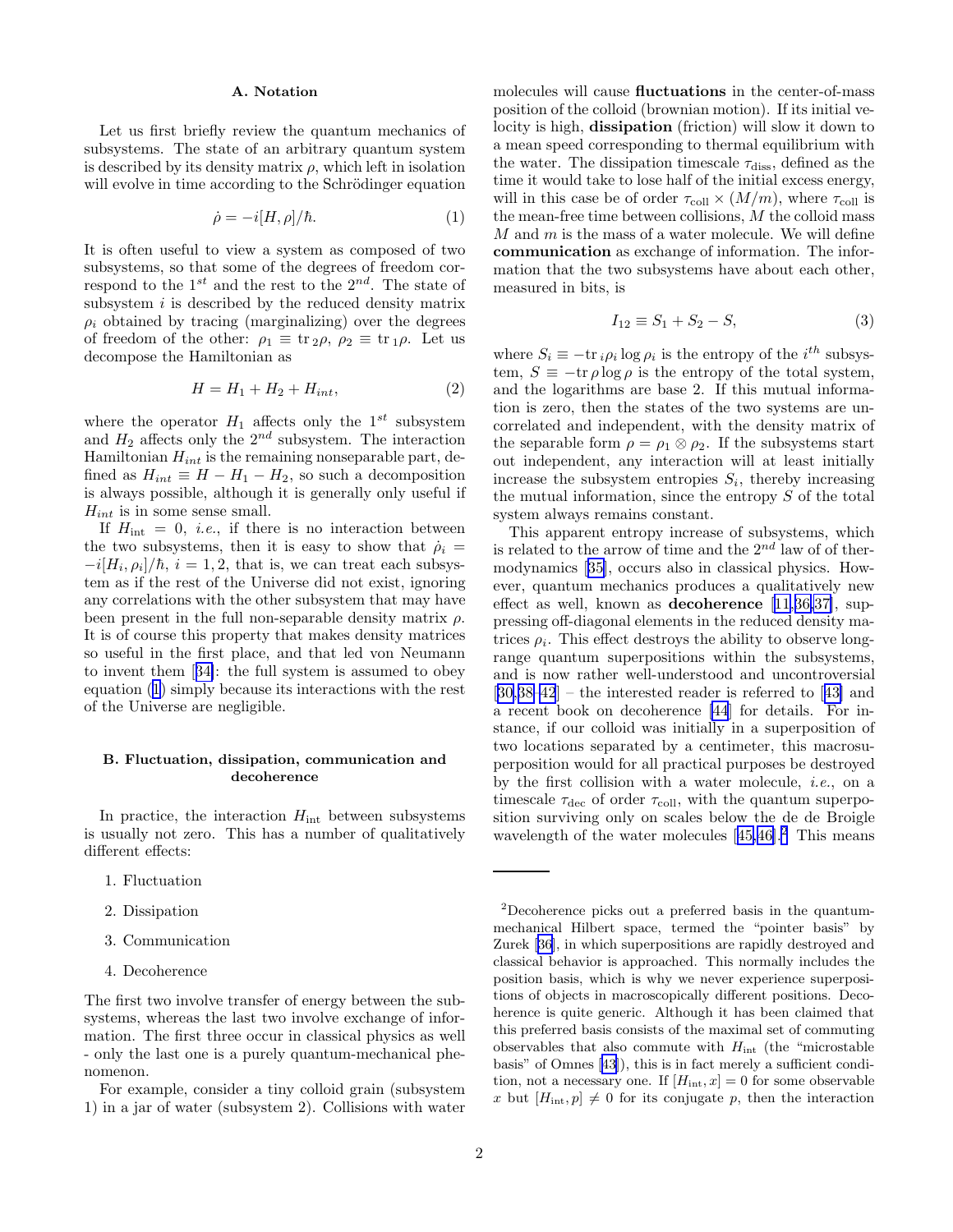that  $\tau_{\text{diss}}/\tau_{\text{dec}} \sim M/m$  in our example, *i.e.*, that decoherence is much faster than dissipation for macroscopic objects, and this qualitative result has been shown to hold quite generally as well (see [\[43](#page-13-0)] and references therein). Loosely speaking, this is because each microscopic particle that scatters off of the subsystem carries away only a tiny fraction  $m/M$  of the total momentum, but essentially all of the necessary information.



FIG. 1. The qualitative behavior of a subsystem depends on the timescales for dynamics, dissipation and decoherence. This classification is by necessity quite crude, so the boundaries should not be thought of as sharp.

#### C. Classification of systems

Let us define the *dynamical timescale*  $\tau_{dyn}$  of a subsystem as that which is characteristic of its internal dynamics. For a planetary system or an atom,  $\tau_{\text{dyn}}$  would be the orbital frequency.

The qualitative behavior of a system depends on the ratio of these timescales, as illustrated in Figure 1. If  $\tau_{\rm dyn} \ll \tau_{\rm dec}$ , we are are dealing with a true quantum system, since its superpositions can persist long enough to be dynamically important. If  $\tau_{dyn} \gg \tau_{diss}$ , it is hardly meaningful to view it as an independent system at all, since its internal forces are so week that they are dwarfed by the effects of the surroundings. In the intermediate case where  $\tau_{\text{dec}} \ll \tau_{\text{dyn}} \lesssim \tau_{\text{diss}}$ , we have a familiar classical system.

The relation between  $\tau_{\text{dec}}$  and  $\tau_{\text{diss}}$  depends only on the form of  $H_{\text{int}}$ , whereas the question of whether  $\tau_{\text{dyn}}$ falls between these values depends on the normalization of  $H_{\text{int}}$  in equation ([2\)](#page-1-0). Since  $\tau_{\text{dec}} \sim \tau_{\text{diss}}$  for microscopic (atom-sized) systems and  $\tau_{\text{dec}} \ll \tau_{\text{diss}}$  for macroscopic ones, Figure 1 shows that whereas macroscopic systems can behave quantum-mechanically, microscopic ones can never behave classically.

#### D. Three systems: subject, object and environment

Most discussions of quantum statistical mechanics split the Universe into two subsystems [\[47](#page-13-0)]: the object under consideration and everything else (referred to as the environment). Since our purpose is to model the observer, we need to include a third subsystem as well, the subject. As illustrated in Figure 2, we therefore decompose the total system into three subsystems:

- The **subject** consists of the degrees of freedom associated with the subjective perceptions of the observer. This does not include any other degrees of freedom associated with the brain or other parts of the body.
- The object consists of the degrees of freedom that the observer is interested in studying, e.g., the pointer position on a measurement apparatus.
- The environment consists of everything else, *i.e.*, all the degrees of freedom that the observer is not paying attention to. By definition, these are the degrees of freedom that we always perform a partial trace over.

will indeed cause decoherence for  $x$  as advertised. But this will happen even if  $[H_{\text{int}}, x] \neq 0$  — all that matters is that  $[H_{\text{int}}, p] \neq 0$ , *i.e.*, that the interaction Hamiltonian contains  $("measures") x.$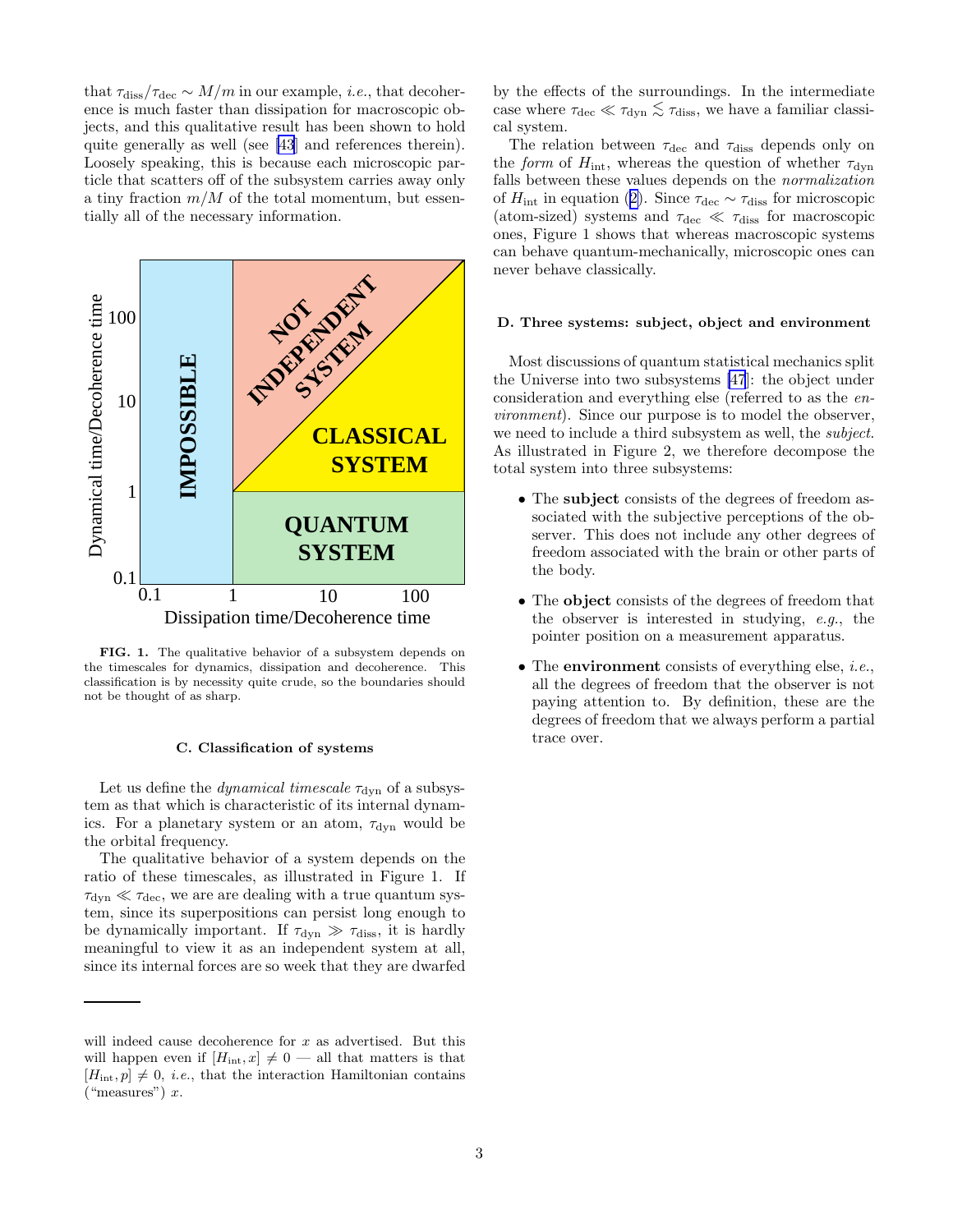<span id="page-3-0"></span>

FIG. 2. An observer can always decompose the world into three subsystems: the degrees of freedom corresponding to her subjective perceptions (the subject), the degrees of freedom being studied (the object), and everything else (the environment). As indicated, the subsystem Hamiltonians  $H_s$ ,  $H_o$ ,  $H_e$  and the interaction Hamiltonians  $H_{\text{so}}$ ,  $H_{\text{oe}}$ ,  $H_{\text{se}}$  can cause qualitatively very different effects, which is why it is often useful to study them separately. This paper focuses on the interaction  $H_{\text{se}}$ .

Note that the first two definitions are very restrictive. Whereas the subject would include the entire body of the observer in the common way of speaking, only very few degrees of freedom qualify as our subject or object. For instance, if a physicist is observing a Stern-Gerlach apparatus, the vast majority of the  $\sim 10^{28}$  degrees of freedom in the the observer and apparatus are counted as environment, not as subject or object.

The term "perception" is used in a broad sense in item 1, including thoughts, emotions and any other attributes of the subjectively perceived state of the observer.

The practical usefulness in this decomposition lies in that one can often neglect everything except the object and its internal dynamics (given by  $H_0$ ) to first order, using simple prescriptions to correct for the interactions with the subject and the environment. The effects of both  $H_{\rm so}$  and  $H_{\rm oe}$  have been extensively studied in the literature.  $H_{\rm so}$  involves quantum measurement, and gives rise to the usual interpretation of the diagonal elements of the object density matrix as probabilities.  $H_{oe}$  produces decoherence, selecting a preferred basis and making the object act classically if the conditions in Figure 1 are met.

In contrast,  $H_{\text{se}}$ , which causes decoherence directly in the subject system, has received relatively little atten-

tion. It is the focus of the present paper, and the next section is devoted to quantitative calculations of decoherence in brain processes, aimed at determining whether the subject system should be classified as classical or quantum in the sense of Figure 1. We will return to Figure 2 and a more detailed discussion of its various subsystem interactions in Section [IV.](#page-7-0)

## III. DECOHERENCE RATES

In this section, we will make quantitative estimates of decoherence rates for neurological processes. We first analyze the process of neuron firing, widely assumed to be central to cognitive processes. We also analyze electrical excitations in microtubules, which Penrose and others have suggested may be relevant to conscious thought.

#### A. Neuron firing

Neurons (see Figure 3) are one of the key building blocks of the brain's information processing system. It is widely believed that the complex network of  $\sim 10^{11}$  neurons with their nonlinear synaptic couplings is in some way linked to our subjective perceptions, i.e., to the subject degrees of freedom. If this picture is correct, then if  $H<sub>s</sub>$  or  $H<sub>so</sub>$  puts the subject into a superposition of two distinct mental states, some neurons will be in a superposition of firing and not firing. How fast does such a superposition of a firing and non-firing neuron decohere?

Let us consider this process in more detail. For introductory reviews of neuron dynamics, the reader is referred to, e.g.,[[48–50\]](#page-13-0). Like virtually all animal cells, neurons have ATP driven pumps in their membranes which push sodium ions out of the cell into the surrounding fluids and potassium ions the other way. The former process is slightly more efficient, so the neuron contains a slight excess of negative charge in its "resting" state, corresponding to a potential difference  $U_0 \approx -0.07$  V across the axon membrane ("axolemma"). There is an inherent instability in the system, however. If the potential becomes substantially less negative, then voltage-gated sodium channels in the axon membrane open up, allowing  $Na<sup>+</sup>$  ions to come gushing in. This makes the potential still less negative, causes still more opening, etc. This chain reaction, "firing", propagates down the axon at a speed of up to 100 m/s, changing the potential difference to a value  $U_1$  that is typically of order  $+0.03 \text{ V}$  [\[49](#page-13-0)].

The axon quickly recovers. After less than  $\sim 1 \,\text{ms}$ , the sodium channels close regardless of the voltage, and large potassium channels (also voltage gated, but with a time delay) open up allowing  $K^+$  ions to flow out and restore the resting potential  $U_0$ . The ATP driven pumps quickly restore the  $Na<sup>+</sup>$  and  $K<sup>+</sup>$  concentrations to their initial values, making the neuron ready to fire again if triggered. Fast neurons can fire over  $10^3$  times per second.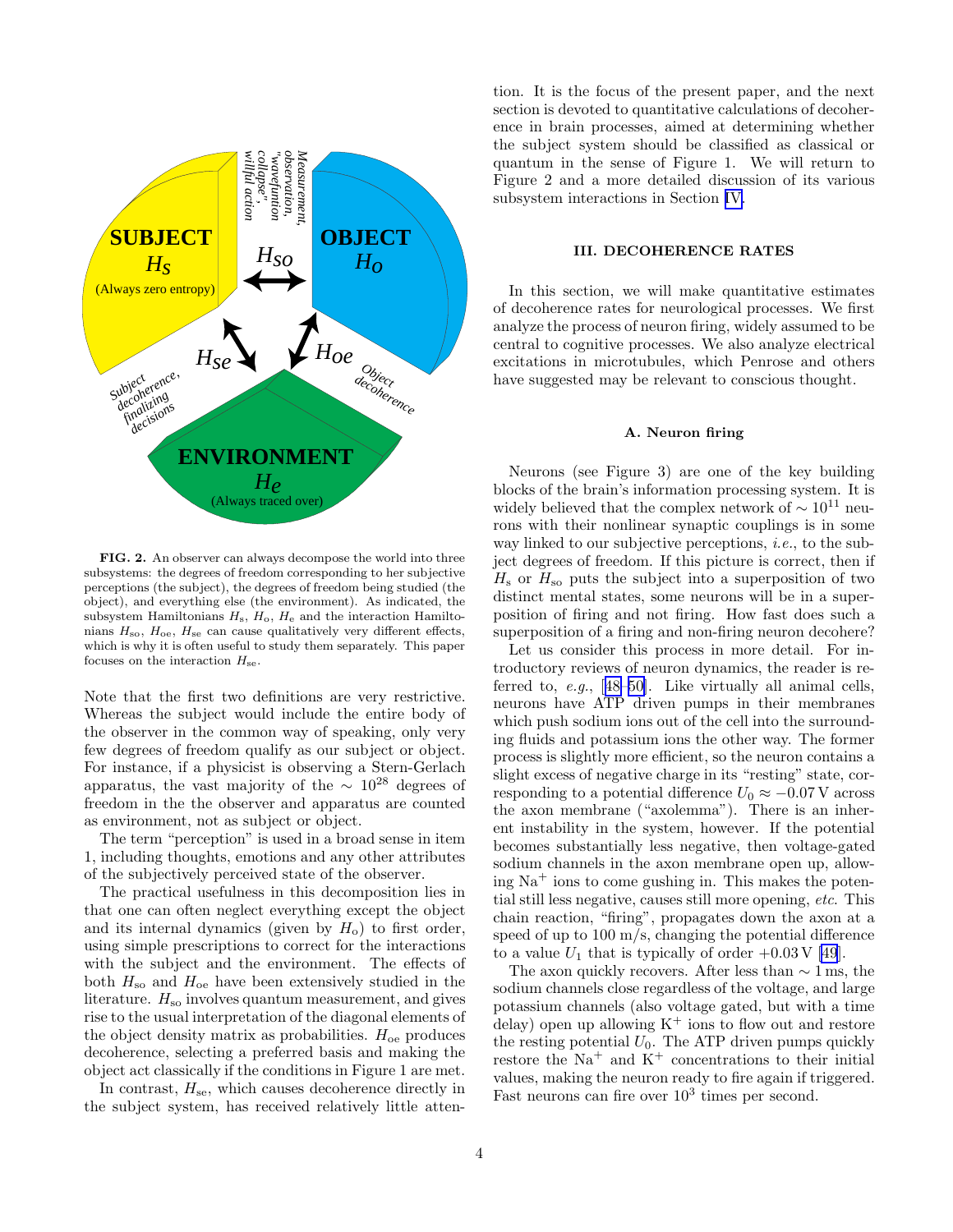<span id="page-4-0"></span>

FIG. 3. Schematic illustration of a neuron (left), a section of the myelinated axon (center) and and a piece of its axon membrane (right). The axon is typically insulated (myelinated) with small bare patches every 0.5 mm or so (so-called Nodes of Ranvier) where the voltage-sensitive sodium and potassium gates are concentrated [\[51,52\]](#page-13-0). If the neuron is in a superposition of firing and not firing, then  $N \sim 10^6$  Na<sup>+</sup> ions are in a superposition of being inside and outside the cell (right).

Consider a small patch of the membrane, assumed to be roughly flat with uniform thickness  $h$  as in Figure 3. If there is an excess surface density  $\pm \sigma$  of charge near the inside/outside membrane surfaces, giving a voltage differential U across the membrane, then application of Gauss' law tells us that  $\sigma = \epsilon_0 E$ , where the electric field strength in the membrane is  $E = U/h$  and  $\epsilon_0$  is the vacuum permittivity. Consider an axon of length L and diameter d, with a fraction f of its surface area bare (not insulated with myelin). The total active surface area is thus  $A = \pi dLf$ , so the total number of Na<sup>+</sup> ions that migrate in during firing is

$$
N = \frac{A\sigma}{q} = \frac{\pi dL f \epsilon_0 (U_1 - U_0)}{qh},\tag{4}
$$

where q is the ionic charge  $(q = q_e)$ , the absolute value of the electron charge). Taking values typical for central nervous system axons [\[52,53](#page-13-0)],  $h = 8 \, nm$ ,  $d = 10 \, \mu \text{m}$ ,  $L = 10 \text{ cm}, f = 10^{-3}, U_0 = -0.07 \text{ V} \text{ and } U_1 = +0.03 \text{ V}$ gives  $N \approx 10^6$  ions, and reasonable variations in our parameters can change this number by a few orders of magnitude.

#### B. Neuron decoherence mechanisms

Above we saw that a quantum superposition of the neuron states "resting" and "firing" involves of order a million ions being in a spatial superposition of inside and outside the axon membrane, separated by a distance of order  $h \sim 10 \text{ nm}$ . In this subsection, we will compute the timescale on which decoherence destroys such a superposition.

In this analysis, the object is the neuron, and the superposition will be destroyed by any interaction with other (environment) degrees of freedom that is sensitive to where the ions are located. We will consider the following three sources of decoherence for the ions:

- 1. Collisions with other ions
- 2. Collisions with water molecules
- 3. Coloumb interactions with more distant ions

There are many more decoherence mechanisms[[44–46\]](#page-13-0). Exotic candidates such as quantum gravity [\[54](#page-13-0)] and modified quantum mechanics [\[55,56](#page-13-0)] are generally much weaker[[46\]](#page-13-0). A number of decoherence effects may be even stronger than those listed, e.g., interactions as the ions penetrate the membrane — the listed effects will turn out to be so strong that we can make our argument by simply using them as lower limits on the actual decoherence rate.

Let  $\rho$  denote the density matrix for the position **r** of a single  $Na<sup>+</sup>$  ion. As reviewed in the Appendix, all three of the listed processes cause  $\rho$  to evolve as

$$
\rho(\mathbf{x}, \mathbf{x}', t_0 + t) = \rho(\mathbf{x}, \mathbf{x}', t_0) f(\mathbf{x}, \mathbf{x}', t)
$$
(5)

for some function  $f$  that is independent of the ion state  $\rho$  and depends only on the interaction Hamiltonian  $H_{\text{int}}$ . This assumes that we can neglect the motion of the ion itself on the decoherence timescale — we will see that this condition is met with a broad margin.

#### *1. Ion–ion collisions*

For scattering of environment particles (processes 1 and 2) that have a typical de Broigle wavelength  $\lambda$ , we have[[46\]](#page-13-0)

$$
f(\mathbf{x}, \mathbf{x}', t) = e^{-\Lambda t \left(1 - e^{-|\mathbf{x}' - \mathbf{x}|^2 / 2\lambda^2}\right)}
$$
  
 
$$
\approx \begin{cases} e^{-|\mathbf{x}' - \mathbf{x}|^2 \Lambda t / 2\lambda^2} & \text{for } |\mathbf{x}' - \mathbf{x}| \ll \lambda, \\ e^{-\Lambda t} & \text{for } |\mathbf{x}' - \mathbf{x}| \gg \lambda. \end{cases}
$$
 (6)

Here  $\Lambda$  is the scattering rate, given by  $\Lambda \equiv n \langle \sigma v \rangle$ , where n is the density of scatterers,  $\sigma$  is the scattering cross section and v is the velocity. The product  $\sigma v$  is averaged over a the velocity distribution, which we take to be a thermal (Boltzmann) distribution for corresponding to  $T = 37$ °C  $\approx 310$  K. The gist of equation (6) is that a single collision decoheres the ion down to the de Broigle wavelength of the scattering particle. The information  $I_{12}$  communicated during the scattering is  $I_{12} \sim \log_2(\Delta x/\lambda)$  bits, where  $\Delta x$  is the initial spread in the position of our particle.

Since the typical de Broigle wavelength of a  $\mathrm{Na}^+$ ion (mass  $m \approx 23m_p$ ) or H<sub>2</sub>O molecule ( $m \approx 18m_p$ ) is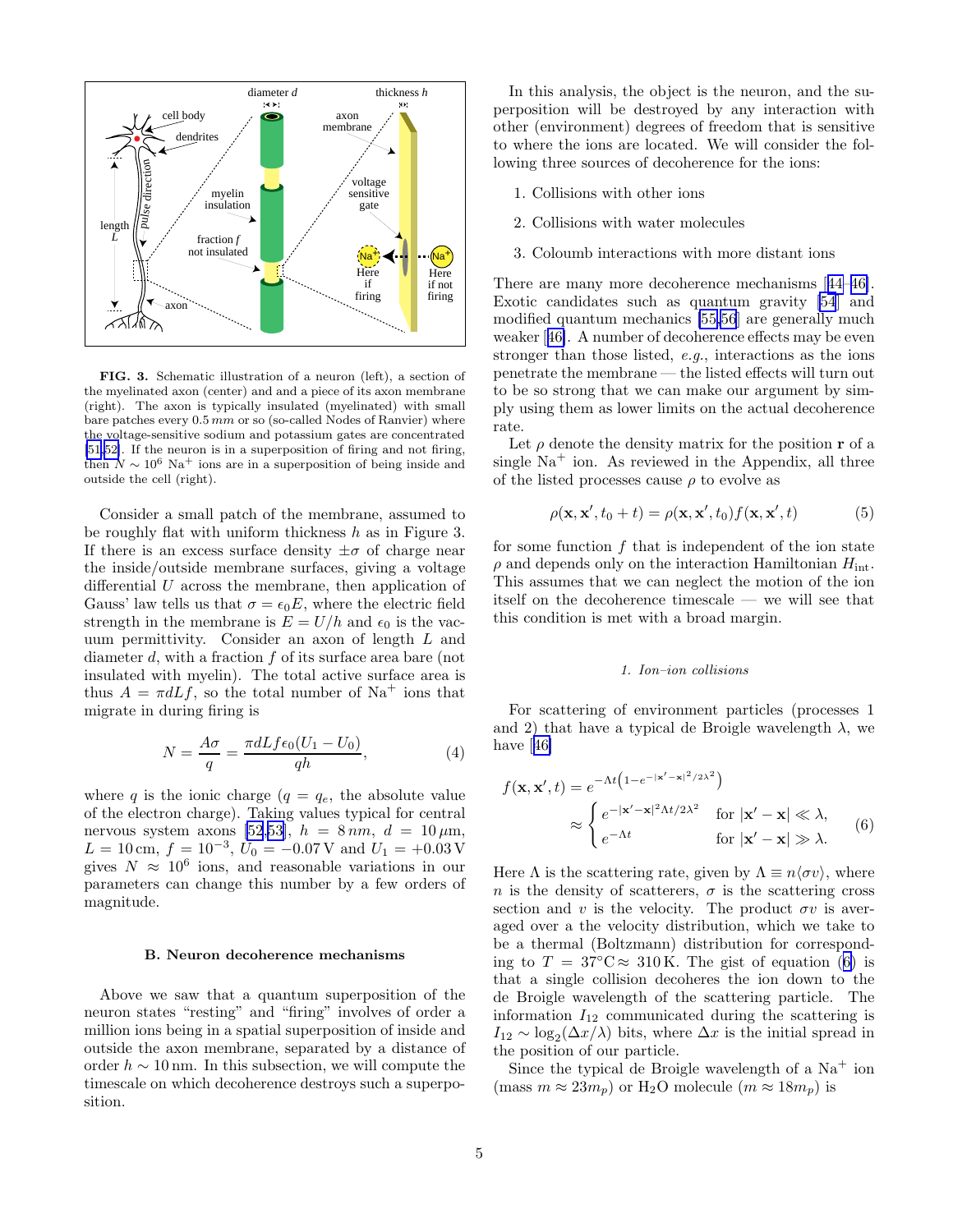$$
\lambda = \frac{2\pi\hbar}{\sqrt{3mkT}} \approx 0.03 \,\text{nm} \tag{7}
$$

<span id="page-5-0"></span>at 310K, way smaller than the the membrane thickness  $h \sim 10 \,\mathrm{nm}$  over which we need to maintain quantum coherence, we are clearly in the  $|\mathbf{x}' - \mathbf{x}| \gg \lambda$  limit of equation ([6\)](#page-4-0). This means that the spatial superposition of an ion decays exponentially  $\Lambda^{-1}$ , of order its mean free time between collisions. Since the superposition of the neuron states "resting" and "firing" involves  $N$  such superposed ions, it thus gets destroyed on a timescale  $\tau \equiv (N\Lambda)^{-1}.$ 

Let us now evaluate  $\tau$ . Coulomb scattering between two ions of unit charge gives substantial deflection angles  $(\theta \sim 1)$  with a cross section or order<sup>3</sup>

$$
\sigma \sim \left(\frac{gq^2}{mv^2}\right)^2,\tag{9}
$$

where v is the relative velocity and  $g \equiv 1/4\pi\epsilon_0$  is the Coulomb constant. In thermal equilibrium, the kinetic energy  $mv^2/2$  is of order kT, so  $v \sim \sqrt{kT/m}$ . For the ion density, let us write  $n = \eta n_{\text{H}_2\text{O}}$ , where the density of water molecules  $n_{\text{H}_2\text{O}}$  is about  $\left(\frac{1 \text{ g/cm}^3}{\text{m}}\right)$  ∼  $10^{23}/\text{cm}^3$  and  $\eta$  is the relative concentration of ions (positive and negative combined). Typical ion concentrations during the resting state are  $[Na^+] = 9.2 (120)$  mmol/l and  $[K^+] = 140$  (2.5) mmol/l inside (outside) the axon mem-brane[[48\]](#page-13-0), corresponding to total  $Na^+ + K^+$  concentrations of  $\eta \approx 0.00027$  (0.00022) inside (outside). To be conservative, we will simply use  $\eta \approx 0.0002$  throughout. Ion–ion collisions therefore destroy the superposition on a timescale

$$
\tau \sim \frac{1}{Nn\sigma v} \sim \frac{\sqrt{m(kT)^3}}{Ng^2 q_e^4 n} \sim 10^{-20} \,\text{s.}
$$
 (10)

#### *2. Ion–water collisions*

Since  $H_2O$  molecules are electrically neutral, the crosssection is dominated by their electric dipole moment  $p \approx 1.85$  Debye  $\approx (0.0385 \,\text{nm}) \times q_e$ . We can model this

$$
\Delta v_y = \int_{-\infty}^{\infty} \frac{\hat{\mathbf{y}} \cdot \mathbf{F}}{m} dt = \int_{-\infty}^{\infty} \frac{gq^2 b dt}{[b^2 + (vt)^2]^{3/2}} = \frac{2gq^2}{mvb}.
$$
 (8)

The approximation breaks down as the deflection angle  $\theta$   $\approx$  $\Delta v_y/v$  approaches unity. This occurs for  $b \sim gq^2/mv^2$ , giving  $\sigma = \pi b^2$  as in equation (9).

dipole as two opposing unit charges separated by a distance  $y \equiv p/q_e \ll b$ , so summing the two corresponding contributions from equation (8) gives a deflection angle

$$
\theta \approx \frac{2gq_e p}{mv^2 b^2}.\tag{11}
$$

This gives a cross section

$$
\sigma = \pi b^2 \sim \frac{gq_e p}{mv^2}.\tag{12}
$$

for scattering with large ( $\theta \sim 1$ ) deflections. Although  $\sigma$ is smaller than for the case of ion–ion collisions,  $n$  is larger because the concentration factor  $\eta$  drops out, giving a final result

$$
\tau \sim \frac{1}{N n \sigma v} \sim \frac{\sqrt{mkT}}{N g q_e p n} \sim 10^{-20} \,\text{s} \tag{13}
$$

## *3. Interactions with distant ions*

As shown in the Appendix, long-range interaction with a distant (environment) particle gives

$$
f(\mathbf{r}, \mathbf{r}', t) = \hat{p}_2 \left[ \mathbf{M} (\mathbf{r}' - \mathbf{r}) t / \hbar \right], \tag{14}
$$

up to a phase factor that is irrelevant for decoherence. Here  $\hat{p}_2$  is the Fourier transform of  $p_2(\mathbf{r}) \equiv \rho_2(\mathbf{r}, \mathbf{r})$ , the probability distribution for the location of the environment particle. M is the  $3 \times 3$  Hessian matrix of second derivatives of the interaction potential of the two particles at their mean separation. A slightly less general formula was derived in the seminal paper [\[45](#page-13-0)]. For roughly thermal states,  $\rho_2$  (and thus p) is likely to be well approximated by a Gaussian [\[58,59](#page-13-0)]. This gives

$$
f(\mathbf{r}, \mathbf{r}', t) = e^{-\frac{1}{2}(\mathbf{r}' - \mathbf{r})^t \mathbf{M}^t \mathbf{\Sigma} \mathbf{M} (\mathbf{r}' - \mathbf{r}) t^2 / \hbar^2}, \tag{15}
$$

where  $\Sigma = \langle \mathbf{r}_2 \mathbf{r}_2^t \rangle - \langle \mathbf{r}_2 \rangle \langle \mathbf{r}_2^t \rangle$  is the covariance matrix of the location of the environment particle. Decoherence is destroyed when the exponent becomes of order unity, i.e., on a timescale

$$
\tau \equiv \left[ (\mathbf{r}' - \mathbf{r})^t \mathbf{M}^t \Sigma \mathbf{M} (\mathbf{r}' - \mathbf{r}) \right]^{-1/2} \hbar. \tag{16}
$$

Assuming a Coulomb potential  $V = \frac{qq^2}{|\mathbf{r}_2 - \mathbf{r}_1|}$  gives  $\mathbf{M} = (3\hat{\mathbf{a}}\hat{\mathbf{a}}^t - \mathbf{I})gq^2/a^3$  where  $\mathbf{a} \equiv \mathbf{r}_2 - \mathbf{r}_1 = a\hat{\mathbf{a}}, |\hat{\mathbf{a}}| =$ <br>1. For thermal states, we have the isotropic second 1. For thermal states, we have the isotropic case  $\Sigma =$  $(\Delta x)^2$ **I**, so equation (16) reduces to

$$
\tau = \frac{\hbar a^3}{gq^2|\mathbf{r}' - \mathbf{r}| \Delta x} \left(1 + 3\cos^2\theta\right)^{-1/2},\tag{17}
$$

where  $\cos \theta \equiv \hat{\mathbf{a}} \cdot (\mathbf{r}' - \mathbf{r})/|\mathbf{r}' - \mathbf{r}|$ . To be conservative, we take  $\Delta x$  to be as small as the uncertainty principle allows. With the thermal constraint  $(\Delta p)^2/m \lesssim kT$  on<br>the momentum uncertainty this gives the momentum uncertainty, this gives

<sup>&</sup>lt;sup>3</sup> If the first ion starts at rest at  $\mathbf{r}_1 = (0,0,0)$  and the second is incident with  $\mathbf{r}_2 = (vt, b, 0)$ , then a very weak scattering with deflection angle  $\theta \ll 1$  will leave these trajectories roughly unchanged, the radial force  $F = g q^2 / |\mathbf{r}_1 - \mathbf{r}_2|^2$  merely causing a net transverse acceleration [\[57](#page-13-0)]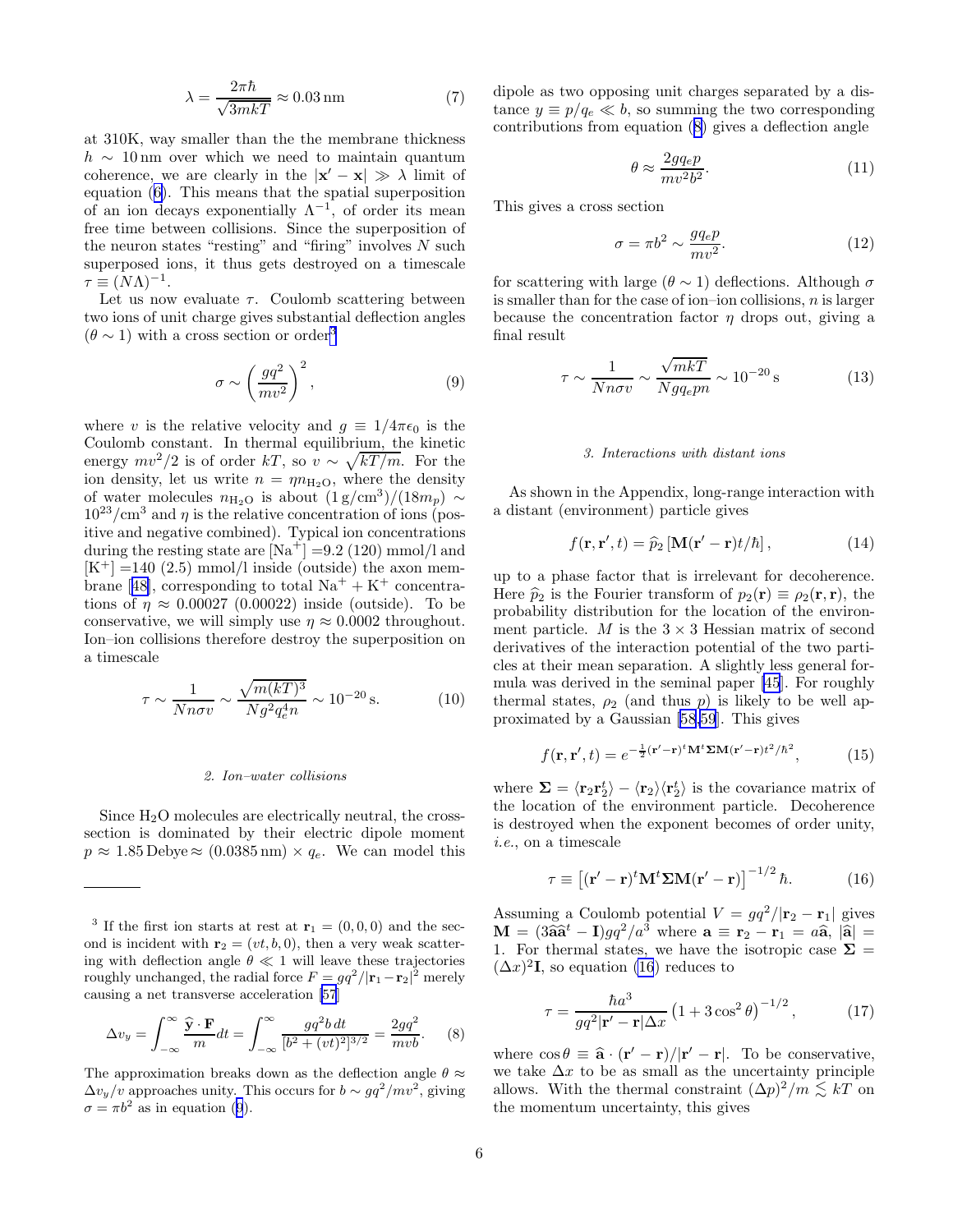$$
\Delta x = \frac{\hbar}{2\Delta p} \sim \frac{\hbar}{\sqrt{mkT}}.\tag{18}
$$

Substituting this into equation ([17\)](#page-5-0) and dividing by the number of ions  $N$ , we obtain the decoherence timescale

$$
\tau \sim \frac{a^3 \sqrt{mkT}}{Ngq^2|\mathbf{r}' - \mathbf{r}|}.\tag{19}
$$

caused by a single environment ion a distance a away. Each such ion will produce its own suppression factor  $f$ , so we need to sum the exponent in equation ([15\)](#page-5-0) over all ions. Since the tidal force  $\mathbf{M} \propto a^{-3}$  causes the exponent to drop as  $a^{-6}$ , this sum will generally be dominated by the very closest ion, which will typically be a distance  $a \sim n^{-1/3}$  away. We are interested in decoherence for separations  $|\mathbf{r}' - \mathbf{r}| = h$ , the membrane thickness, which gives

$$
\tau \sim \frac{\sqrt{mkT}}{Ngq_e^2nh} \sim 10^{-19} \,\text{s.} \tag{20}
$$

The relation between these different estimates is discussed in more detail in the Appendix.

## C. Microtubules

Microtubules are a major component of the cytoskeleton, the "scaffolding" that helps cells maintain their shapes. They are hollow cylinders of diameter  $D =$ 24 nm made up of 13 filaments that are strung together out of proteins known as tubulin dimers. These dimers can make transitions between two states known as  $\alpha$ and  $\beta$ , corresponding to different electric dipole moments along the axis of the tube. It has been argued that microtubules may have additional functions as well, serving as a means of energy and information transfer [\[20](#page-13-0)]. A model has been presented whereby the dipole-dipole interactions between nearby dimers can lead to long-range polarization and kink-like excitations that may travel down the microtubules at speeds exceeding 1 m/s[[60\]](#page-13-0).

Penrose has gone further and suggested that the dynamics of such excitations can make a microtubule act like a quantum computer, and that microtubules are the site of of human consciousness [\[2](#page-13-0)]. This idea has been further elaborated[[21–24](#page-13-0)] employing methods from string theory, with the conclusion that quantum superpositions of coherent excitations can persist for as long as a second before being destroyed by decoherence. See also[[61,62\]](#page-13-0). This was hailed as a success for the model, the interpretation being that the quantum gravity effect on microtubules was identified with the human though process on this same timescale.

This decoherence rate  $\tau \sim 1 \,\text{s}$  was computed assuming that quantum gravity is the main decoherence source. Since this quantum gravity model is somewhat controversial [\[32\]](#page-13-0) and its effect has been found to be more than 20 orders of magnitude weaker than other decoherence sources in some cases[[46\]](#page-13-0), it seems prudent to evaluate other decoherence sources for the microtubule case as well, to see whether they are in fact dominant. We will now do so.

Using coordinates where the  $x$ -axis is along the tube axis, the above-mentioned models all focus on the timeevolution of  $p(x)$ , the average x-component of the electric dipole moment of the tubulin dimers at each  $x$ . In terms of this polarization function  $p(x)$ , the net charge per unit length of tube is  $-p'(x)$ . The propagating kink-like excitations [\[60](#page-13-0)] are of the form

$$
p(x) = \begin{cases} +p_0 & \text{for } x \ll x_0, \\ -p_0 & \text{for } x \gg x_0, \end{cases}
$$
 (21)

where the kink location  $x_0$  propagates with constant speed and has a width of order a few tubulin dimers. The polarization strength  $p_0$  is such that the total charge around the kink is  $Q = \int p'(x)dx = 2p_0 \sim 940q_e$ , due to the presence of 18  $Ca^{2+}$  ions on each of the 13 filaments contributing to  $p_0$  [[60\]](#page-13-0).

Suppose that such a kink is in two different places in superposition, separated by some distance  $|\mathbf{r}' - \mathbf{r}|$ . How rapidly will the superposition be destroyed by decoherence? To be conservative, we will ignore collisions between polarized tubulin dimers and nearby water molecules, since it has been argued that these may be in some sense ordered and part of the quantum system [\[24](#page-13-0)] – although this argument is difficult to maintain for the water outside the microtubule, which permeates the entire cell volume. Let us instead apply equation (19), with  $N = Q/q_e \sim 10^3$ . The distance to the nearest ion will generally be less than  $a = R + n^{-1/3} \sim 26$  nm, where the tubulin diameter  $D = 24$  nm dominates over the interion separation  $n^{-1/3} \sim 2 \text{ nm}$  in the fluid surrounding the microtubule. Superpositions spanning many tubuline dimers  $(|\mathbf{r}' - \mathbf{r}| \gg D)$  therefore decohere on a timescale

$$
\tau \sim \frac{D^2 \sqrt{mkT}}{N g q_e^2} \sim 10^{-13} \,\text{s.} \tag{22}
$$

due to the nearest ion alone. This is quite a conservative estimate, since the other  $nD^3 \sim 10^3$  ions that are merely a small fraction further away will also contribute to the decoherence rate, but it is nonetheless 6-7 orders of magnitude shorter than the estimates of Mavromatos & Nanopoulos [\[25–27](#page-13-0)]. We will comment on screening effects below.

#### *1. Decoherence summary*

Our decoherence rates are summarized in Table 1. How accurate are they likely to be?

In the calculations above, we generally tried to be conservative, erring on the side of underestimating the decoherence rate. For instance, we neglected that N potassium ions also end up in superposition once the neuron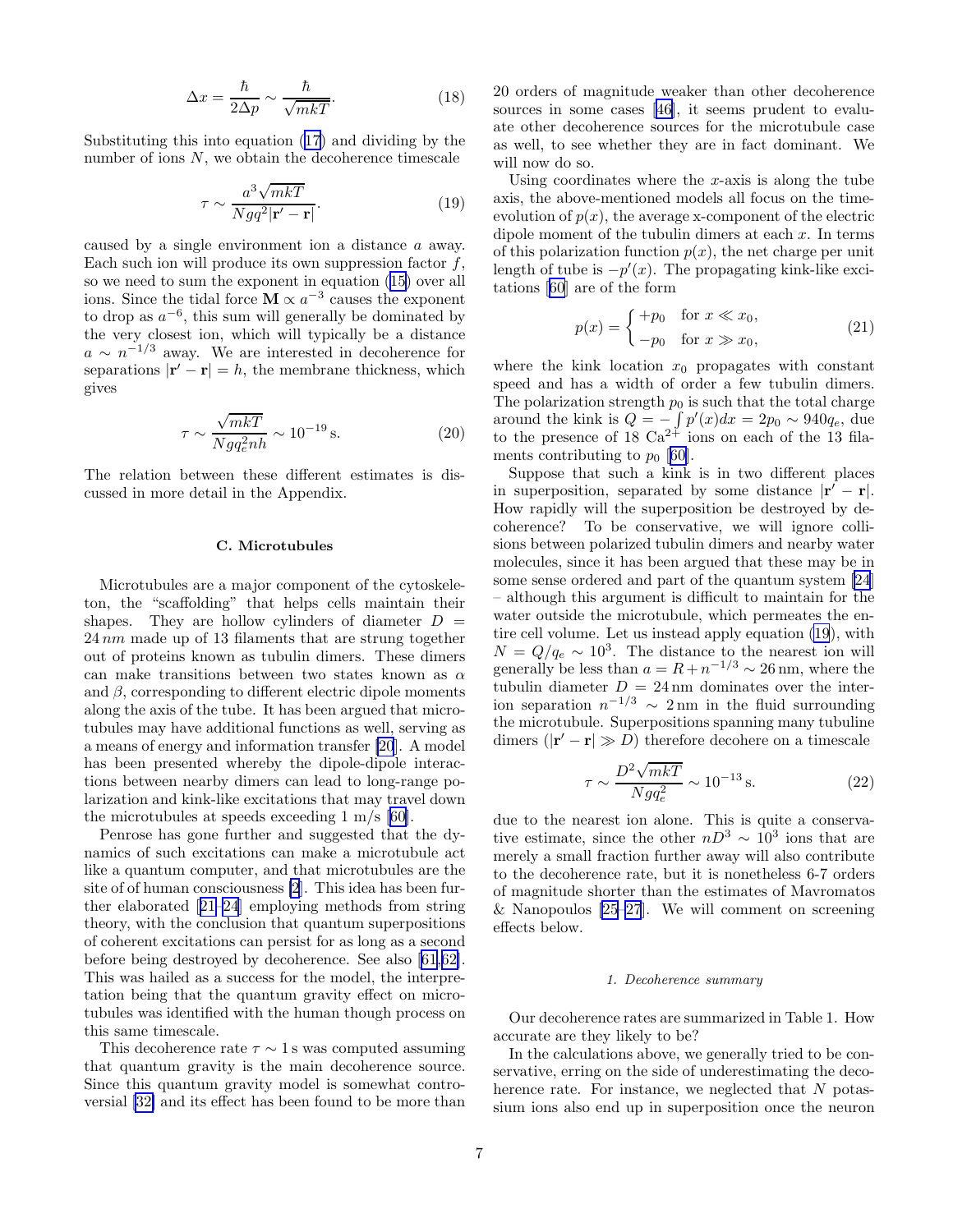<span id="page-7-0"></span>firing is quenched, we neglected the contribution of other abundant ions such as  $Cl^-$  to  $\eta$ , and and we ignored collisions with water molecules in the microtubule case.

Since we were only interested in order-of-magnitude estimates, we made a number of crude approximations, e.g., for the cross sections. We neglected screening effects because the decoherence rates were dominated by the particles closest to the system, i.e., the very same particles that are responsible for screening the charge from more distant ones.

Table 1. Decoherence timescales.

| Object      | Environment      | $\tau_{\rm dec}$ |
|-------------|------------------|------------------|
| Neuron      | Colliding ion    | $10^{-20}$ s     |
| Neuron      | Colliding $H_2O$ | $10^{-20}$ s     |
| Neuron      | Nearby ion       | $10^{-19}$ s     |
| Microtubule | Distant ion      | $10^{-13}$ s     |

#### IV. DISCUSSION

#### A. The classical nature of brain processes

The calculations above enable us to address the question of whether cognitive processes in the brain constitute a classical or quantum system in the sense of Figure 1. If we take the characteristic dynamical timescale for such processes to be  $\tau_{\rm dyn} \sim 10^{-2} \,\rm s - 10^0 \,\rm s$  (the apparent timescale of e.g., speech, thought and motor response), then a comparison of  $\tau_{dyn}$  with  $\tau_{dec}$  from Table 1 shows that processes associated with either conventional neuron firing or with polarization excitations in microtubules fall squarely in the classical category, by a margin exceeding ten orders of magnitude. Neuron firing itself is also highly classical, since it occurs on a timescale  $\tau_{\rm dyn} \sim 10^{-3} - 10^{-4} \,\rm s$  $\tau_{\rm dyn} \sim 10^{-3} - 10^{-4} \,\rm s$  $\tau_{\rm dyn} \sim 10^{-3} - 10^{-4} \,\rm s$  [[53\]](#page-13-0). Even a kink-like microtubule excitation is classical by many orders of magnitude, since it traverses a short tubule on a timescale  $\tau_{\rm dyn} \sim 5 \times 10^{-7}$  s [[60\]](#page-13-0).

What about other mechanisms? It is worth noting that if (as is commonly believed) different neuron firing patterns correspond in some way to different conscious perceptions, then consciousness itself cannot be of a quantum nature even if there is a yet undiscovered physical process in the brain with a very long decoherence time. As mentioned above, suggestions for such candi-dateshave involved, e.g., superconductivity [[12\]](#page-13-0), super-fluidity[[13\]](#page-13-0), electromagnetic fields [\[14](#page-13-0)], Bose condensation [\[15,16](#page-13-0)], superflourescence[[17](#page-13-0)] and other mechanisms [[18,19\]](#page-13-0). The reason is that as soon as such a quantum subsystem communicates with the constantly decohering neurons to create conscious experience, everything decoheres.

How extreme variations in the decoherence rates can we obtain by changing our model assumptions? Although the rates can be altered by a few of orders of magnitudes by pushing parameters such as the neuron dimensions, the myelination fraction or the microtubule kink charge

to the limits of plausibility, it is clearly impossible to change the basic conclusion that  $\tau_{\text{dec}} \ll 10^{-3}$  s, *i.e.*, that we are dealing with a classical system in the sense of Figure 1. Even the tiniest neuron imaginable, with only a single ion  $(N = 1)$  traversing the cell wall during firing, would have  $\tau_{\text{dec}} \sim 10^{-14} \text{ s}$ . Likewise, reducing the effective microtubule kink charge to a small fraction of  $q_e$ would not help.

How are we to understand the above-mentioned claims that brain subsystems can be sufficiently isolated to exhibit macroquantum behavior? It appears that the subtle distinction between dissipation and decoherence timescales has not always been appreciated.

# B. Implications for the subject-object-environment decomposition

Let us now discuss the subsystem decomposition of Figure 2 in more detail in light of our results. As the figure indicates, the virtue of this decomposition into subject, object and environment is that the subsystem Hamiltonians  $H_s$ ,  $H_o$ ,  $H_e$  and the interaction Hamiltonians  $H_{\rm so}$ ,  $H_{\rm oe}$ ,  $H_{\rm se}$  can cause qualitatively very different effects. Let us now briefly discuss each of them in turn.

Most of these processes are schematically illustrated in Figure 4 and Figure 5, where for purposes of illustration, we have shown the extremely simple case where both the subject and object have only a single degree of freedom that can take on only a few distinct values (3 for the subject, 2 for the object). For definiteness, we denote the three subject states  $|\rangle$ ,  $|\rangle$  and  $|\rangle$ , and interpret them as the observer feeling neutral, happy and sad, respectively. We denote the two object states  $|\uparrow\rangle$ and  $|\downarrow\rangle$ , and interpret them as the spin component ("up" or "down") in the z-direction of a spin-1/2 system, say a silver atom. The joint system consisting of subject and object therefore has only  $2 \times 3 = 6$  basis states:  $|\cdot|$ ;  $|\vdots \downarrow\rangle$ ,  $|\ddots \uparrow\rangle$ ,  $|\ddots \downarrow\rangle$ ,  $|\ddots \uparrow\rangle$ ,  $|\ddots \downarrow\rangle$ . In Figures 4 and 5, we have therefore plotted  $\rho$  as a  $6 \times 6$  matrix consisting of nine two-by-two blocks.

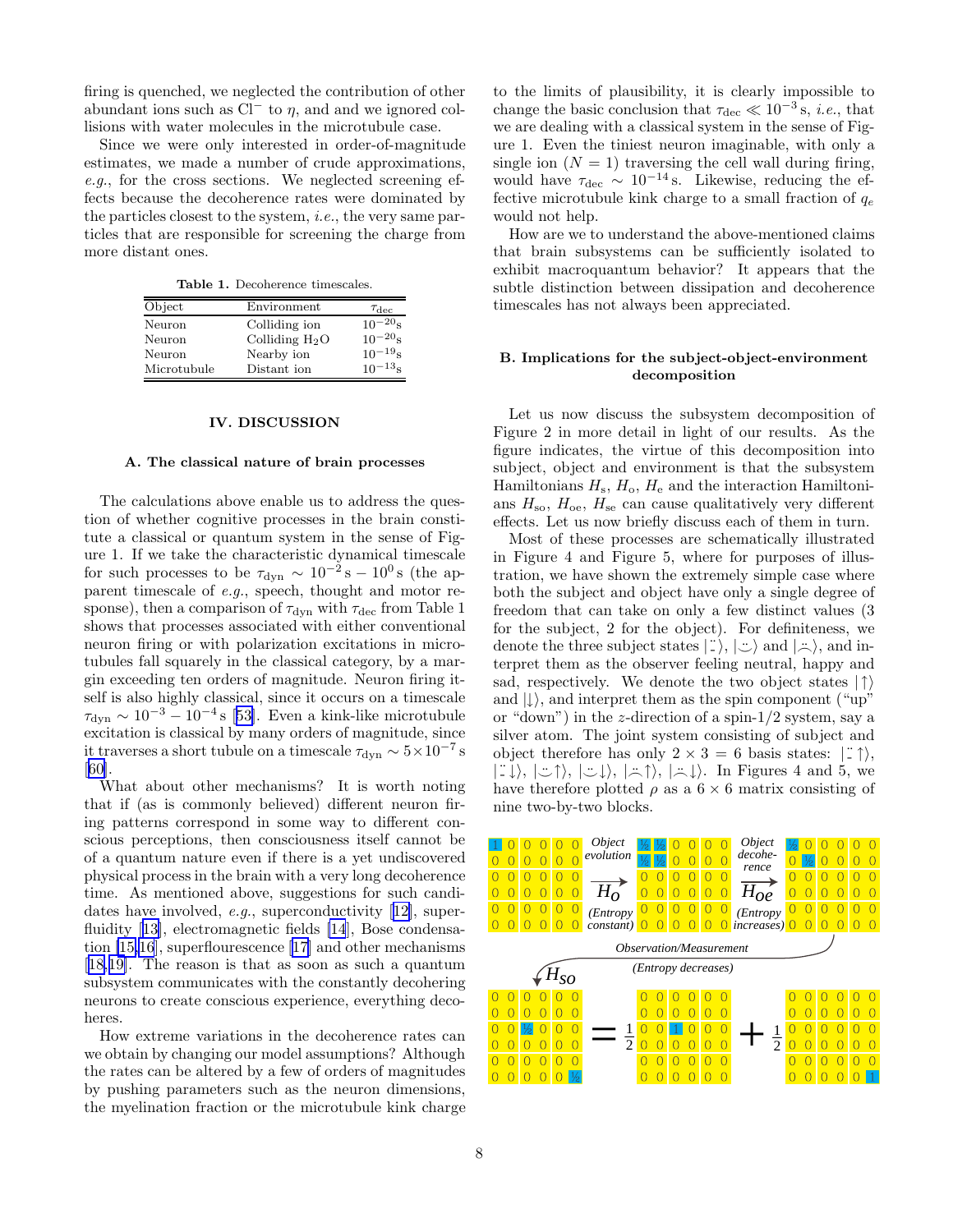FIG. 4. Time evolution of the  $6\times 6$  density matrix for the basis states  $|\hat{\ }|\uparrow\rangle$ ,  $|\hat{\ }|\downarrow\rangle$ ,  $|\hat{\ }|\downarrow\rangle$ ,  $|\hat{\ }|\downarrow\rangle$ ,  $|\hat{\ }|\downarrow\rangle$  as the object evolves in isolation, then decoheres, then gets observed by the subject. The final result is a statistical mixture of the states  $|\circlearrowright\rangle$  and  $|\circlearrowright\downarrow\rangle$ , simple zero-entropy states like the one we started with.

## *1. Effect of* Ho*: constant entropy*

If the object were to evolve during a time interval  $t$ without interacting with the subject or the environment  $(H_{\rm so} = H_{\rm oe} = 0)$ , then according to equation ([1\)](#page-1-0) its reduced density matrix  $\rho_0$  would evolve into  $U\rho_0 U^{\dagger}$  with the same entropy, since the time-evolution operator  $U \equiv$  $e^{-iH_0t}$  is unitary.

Suppose the subject stays in the state  $|\ddot{z}\rangle$  and the object starts out in the pure state  $|\uparrow\rangle$ . Let the object Hamiltonian  $H_0$  correspond to a magnetic field in the ydirection causing the spin to precess to the  $x$ -direction, i.e., to the state  $(|\uparrow\rangle + |\downarrow\rangle)/\sqrt{2}$ . The object density matrix  $\rho_0$  then evolves into

$$
\rho_{\rm o} = U|\uparrow\rangle\langle\uparrow|U^{\dagger} = \frac{1}{2}(|\uparrow\rangle + |\downarrow\rangle)(\langle\uparrow| + \langle\downarrow|)
$$

$$
= \frac{1}{2}(|\uparrow\rangle\langle\uparrow| + |\uparrow\rangle\langle\downarrow| + |\downarrow\rangle\langle\uparrow| + |\downarrow\rangle\langle\downarrow|), \tag{23}
$$

corresponding to the four entries of  $1/2$  in the second matrix of Figure 4.

This is quite typical of pure quantum time evolution: a basis state eventually evolves into a superposition of basis states, and the quantum nature of this superposition is manifested by off-diagonal elements in  $\rho_{o}$ . Another familiar example of this is the familiar spreading out of the wave packet of a free particle.

# *2. Effect of* Hoe*: increasing entropy*

This was the effect of  $H_0$  alone. In contrast,  $H_{oe}$  will generally cause decoherence and increase the entropy of the object. As discussed in detail in Section [III](#page-3-0) and the Appendix, it entangles it with the environment, which suppresses the off-diagonal elements of the reduced density matrix of the object as illustrated in Figure 4. If  $H_{oe}$ couples to the z-component of the spin, this destroys the terms  $|\uparrow\rangle\langle\downarrow|$  and  $|\downarrow\rangle\langle\uparrow|$ . Complete decoherence therefore converts the final state of equation (23) into

$$
\rho_{\rm o} = \frac{1}{2} (|\uparrow\rangle\langle\uparrow| + |\downarrow\rangle\langle\downarrow|), \tag{24}
$$

corresponding to the two entries of 1/2 in the third matrix of Figure 4.

## *3. Effect of* Hso*: decreasing entropy*

Whereas  $H_{oe}$  typically causes the apparent entropy of the object to increase,  $H_{so}$  typically causes it to decrease.

Figure 4 illustrates the case of an ideal measurement, where the subject starts out in the state  $|\cdot\rangle$  and  $H_{\rm so}$  is of such a form that gets perfectly correlated with the object. In the language of Section [II](#page-0-0), an ideal measurement is a type of communication where the mutual information  $I_{12}$ between the subject and object systems is increased to its maximum possible value. Suppose that the measurement is caused by  $H_{\rm so}$  becoming large during a time interval so brief that we can neglect the effects of  $H_s$  and  $H_o$ . The joint subject+object density matrix  $\rho_{\rm so}$  then evolves as  $\rho_{\rm so} \mapsto U \rho_{\rm so} U^{\dagger}$ , where  $U \equiv \exp \left[-i \int H_{\rm so} dt\right]$ . If observing  $|\uparrow\rangle$  makes the subject happy and  $|\downarrow\rangle$  makes the subject sad, then we have  $U|\tilde{\ }|\uparrow\rangle = |\tilde{\ }|\uparrow\rangle$  and  $U|\tilde{\ }|\downarrow\rangle = |\tilde{\ }|\downarrow\rangle$ . The state given by equation (24) would therefore evolve into

$$
\rho_{\rm o} = \frac{1}{2} U(|\dot{\mathbf{r}}\rangle\langle\ddot{\mathbf{r}}|) \otimes (|\uparrow\rangle\langle\uparrow| + |\downarrow\rangle\langle\downarrow|) U^{\dagger} \tag{25}
$$

$$
=\frac{1}{2}\langle U|\ddot{z}\uparrow\rangle\langle\ddot{z}\uparrow|U^{\dagger}+U|\ddot{z}\downarrow\rangle\langle\ddot{z}\downarrow|U^{\dagger}
$$
\n(26)

$$
=\frac{1}{2}(|\dot{\psi}\rangle\langle\dot{\psi}\rangle|+|\dot{\psi}\rangle\langle\dot{\psi}\rangle|),\tag{27}
$$

as illustrated in Figure 4. This final state contains a mixture of two subjects, corresponding to definite but opposite knowledge of the object state. According to both of them, the entropy of the object has decreased from one bit to zero bits.

In general, we see that the object decreases its entropy when it exchanges information with the subject and increases when it exchanges information with the environment.<sup>4</sup> Loosely speaking, the entropy of an object decreases while you look at it and increases while you don't<sup>5</sup> .

<sup>4</sup>If *n* bits of information are exchanged with the environ-ment, then equation ([3](#page-1-0)) shows that the object entropy will increase by this same amount if the environment is in thermal equilibrium (with maximal entropy) throughout. If we were to know the state of the environment initially (by our definition of environment, we do not), then both the object and environment entropy will typically increase by  $n/2$  bits.

<sup>5</sup> Here and throughout, we are assuming that the total system, which is by definition isolated, evolves according to the Schrödinger equation  $(1)$ . Although modifications of the Schrödinger equation have been suggested by some authors, either in a mathematically explicit form as in [\[55](#page-13-0),[56\]](#page-13-0) or verbally as a so-called reduction postulate, there is so far no experimental evidence suggesting that modifications are necessary. The original motivations for such modifications were

- 1. to be able to interpret the diagonal elements of the density matrix as probabilities and
- 2. to suppress off-diagonal elements of the density matrix.

The subsequent discovery by Everett[[64\]](#page-14-0) that the probability interpretation automatically appears to hold for almost all observers in the final superposition solved problem 1, and is discussed in more detail in, *e.g.*, [\[29](#page-13-0),[66–74\]](#page-14-0). The still more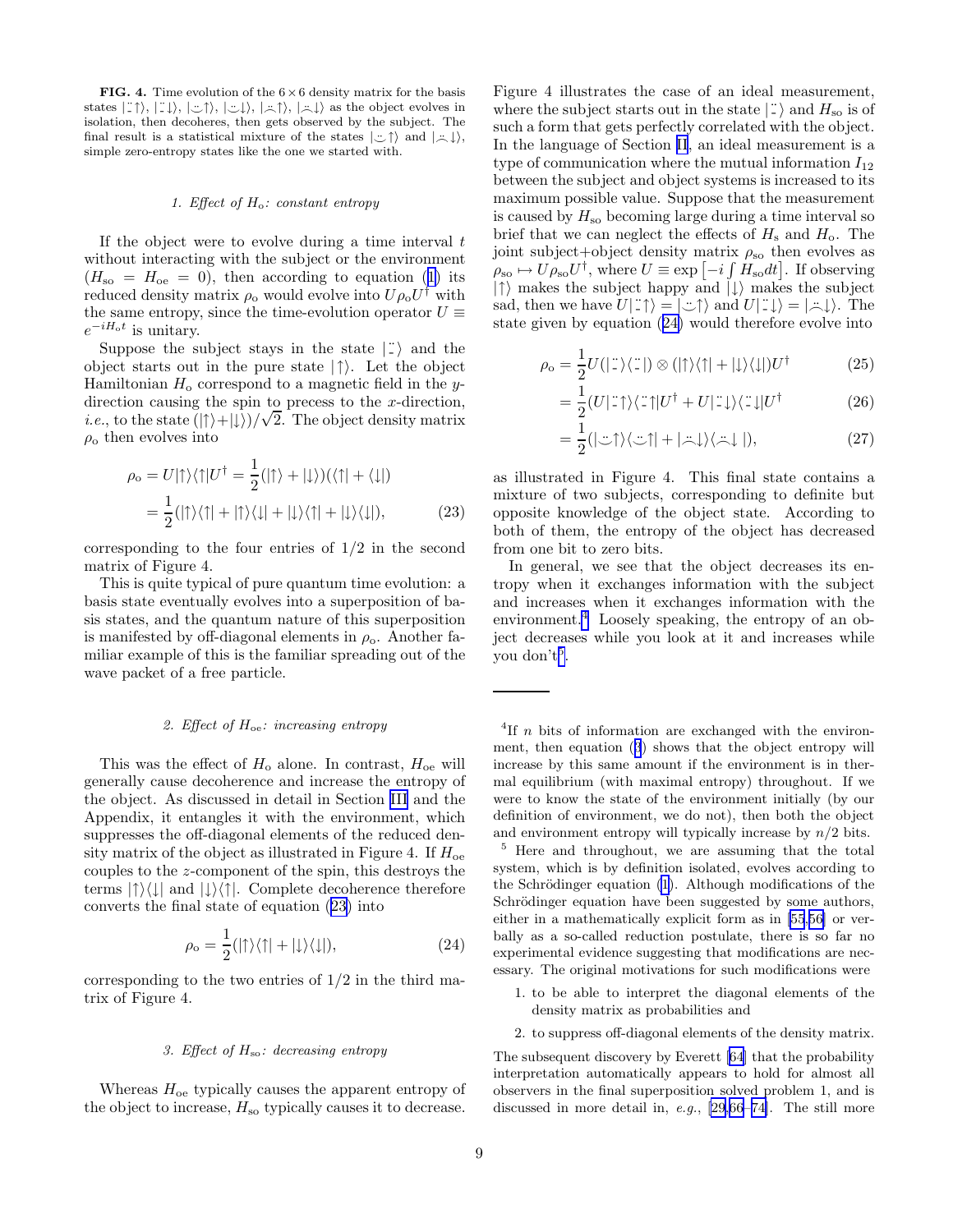<span id="page-9-0"></span>



FIG. 5. Time evolution of the same  $6 \times 6$  density matrix as in Figure 4 when the subject evolves in isolation, then decoheres. The object remains in the state  $|\uparrow\rangle$  the whole time. The final result is a statistical mixture of the two states  $|\neg \uparrow\rangle$  and  $|\neg \uparrow\rangle$ .

## *4. Effect if* Hs*: the thought process*

So far, we have focused on the object and discussed effects of its internal dynamics  $(H<sub>o</sub>)$  and its interactions with the environment  $(H_{oe})$  and subject  $(H_{so})$ . Let us now turn to the subject and consider the role played by its internal dynamics  $(H<sub>s</sub>)$  and interactions with the environment  $(H_{\text{se}})$ . In his seminal 1993 book, Stapp [\[3](#page-13-0)] presents an argument about brain dynamics that can be summarized as follows.

- 1. Since the brain contains  $\sim 10^{11}$  synapses connected together by neurons in a highly nonlinear fashion, there must be a huge number of metastable reverberating patters of pulses into which the brain can evolve.
- 2. Neural network simulations have indicated that the metastable state into which a brain does in fact evolves depends sensitively on the initial conditions in small numbers of synapses.
- 3. The latter depends on the locations of a small number of calcium atoms, which might be expected to be in quantum superpositions.
- 4. Therefore, one would expect the brain to evolve into a quantum superposition of many such metastable configurations.
- 5. Moreover, the fatigue characteristics of the synaptic junctions will cause any given metastable state

to become, after a short time, unstable: the subject will then be forced to search for a new metastable configuration, and will therefore continue to evolve into a superposition of increasingly disparate states.

If different states (perceptions) of the subject correspond to different metastable states of neuron firing patterns, a definite perception would eventually evolve into a superposition of several subjectively distinguishable perceptions.

We will follow Stapp in making this assumption about  $H<sub>s</sub>$ . For illustrative purposes, let us assume that this can happen even at the level of a single thought or snap decision where the outcome feels unpredictable to us. Consider the following experiment: the subject starts out with a blank face and counts silently to three, then makes a snap decision on whether to smile or frown. The timeevolution operator  $U \equiv \exp \left[ -i \int H_{\rm s} dt \right]$  will then have the property that  $U|\ddot{z}\rangle = (\dot{\phi}\rangle + \dot{\phi}\rangle)/\sqrt{2}$ , so the subject density matrix  $\rho_s$  will evolve into

$$
\rho_{s} = U|\ddot{\cdot}\rangle\langle\ddot{\cdot}|U^{\dagger} = \frac{1}{2}(|\ddot{\cdot}\rangle + |\ddot{\cdot}\rangle)(\langle\ddot{\cdot}\dot{\cdot}| + \langle\ddot{\cdot}\dot{\cdot}|)
$$

$$
= \frac{1}{2}(|\ddot{\cdot}\rangle\langle\ddot{\cdot}\dot{\cdot}| + |\ddot{\cdot}\dot{\cdot}\rangle\langle\ddot{\cdot}\dot{\cdot}| + |\ddot{\cdot}\dot{\cdot}\rangle\langle\ddot{\cdot}\dot{\cdot}| + |\ddot{\cdot}\dot{\cdot}\rangle\langle\ddot{\cdot}\dot{\cdot}|), \quad (28)
$$

corresponding to the four entries of 1/2 in the second matrix in Figure 5.

# *5. Effect of* Hse*: subject decoherence*

Just as  $H_{oe}$  can decohere the object,  $H_{se}$  can decohere the subject. The difference is that whereas the object can be either a quantum system (with small  $H_{oe}$ ) or a classical system (with large  $H_{oe}$ ), a human subject *always* has a large interaction with the environment. As we showed in Section [III](#page-3-0),  $\tau_{\text{dec}} \ll \tau_{\text{dyn}}$  for the subject, *i.e.*, the effect of  $H_{\rm se}$  is faster than that of  $H_{\rm s}$  by many orders of magnitude. This means that we should strictly speaking not think of macrosuperpositions such as equation (28) as first forming and then decohering as in Figure 5 rather, subject decoherence is so fast that such superpositions decohere already during their process of formation. Therefore we are never even close to being able to perceive superpositions of different perceptions. Reducing object decoherence (from  $H_{oe}$ ) during measurement would make no difference, since decoherence would take place in the brain long before the transmission of the appropriate sensory input through sensory nerves had been completed.

# C.  $H_e$  and  $H_{\text{soc}}$

The environment is of course the most complicated system, since it contains the vast majority of the degrees of

recent discovery of decoherence [\[11](#page-13-0),[36,37](#page-13-0)] solved problem 2, as well as explaining so-called superselection rules for the first time (why for instance the position basis has a special status) [[44\]](#page-13-0).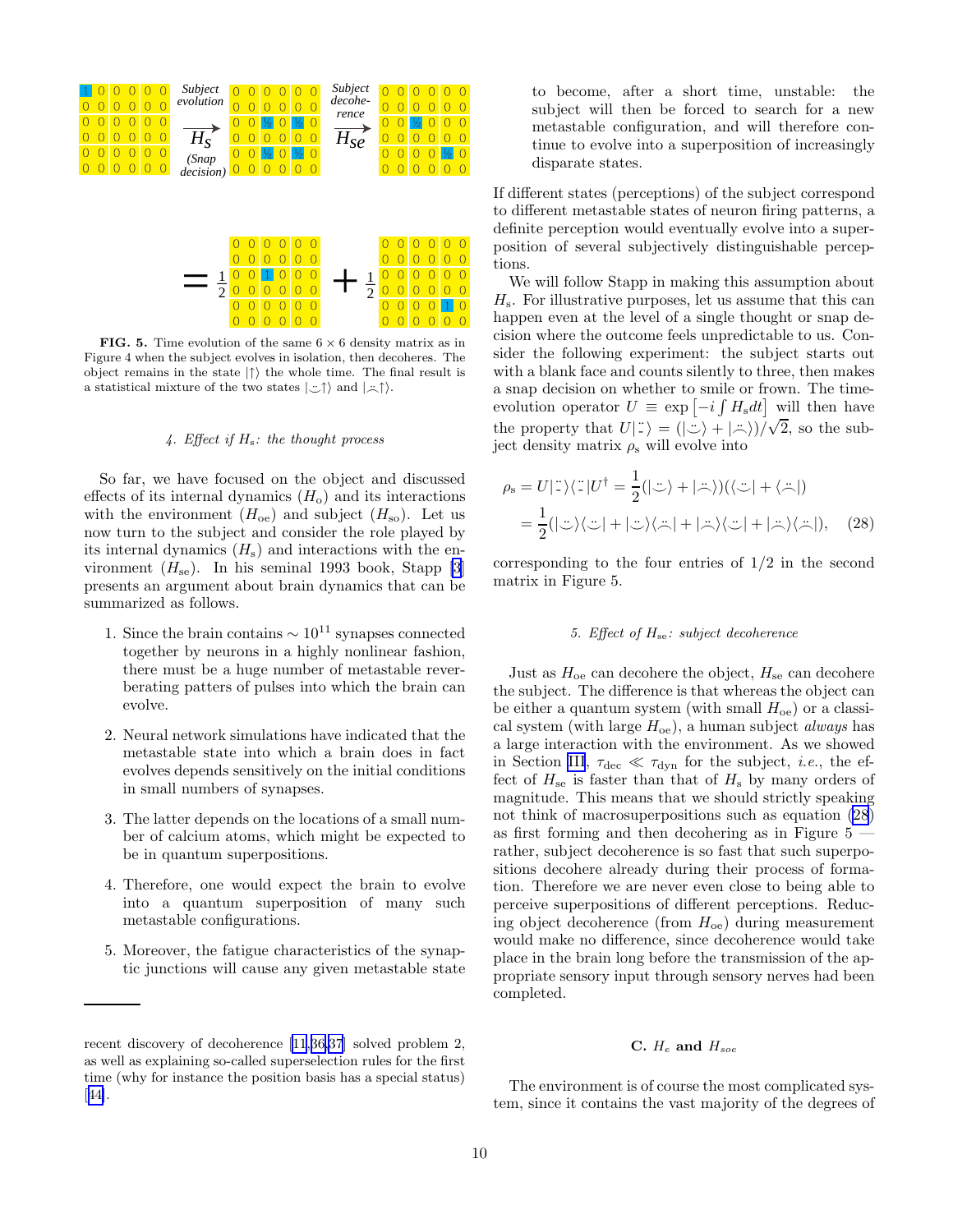freedom in the total system. It is therefore very fortunate that we can so often ignore it, considering only those limited aspects of it that affect the subject and object.

For the most general  $H$ , there can also be an ugly irreducible residual term  $H_{soc} \equiv H - H_s - H_o - H_e H_{\rm so} - H_{\rm oe} - H_{\rm se}.$ 

### D. Implications for modeling cognitive processes

For the neural network community, the implication of our result is "business as usual", i.e., there is no need to worry about the fact that current simulations do not incorporate effects of quantum coherence. The only remnant from quantum mechanics is the apparent randomness that we subjectively perceive every time the subject system evolves into a superposition as in equation  $(28)$ , but this can be simply modeled by including a random number generator in the simulation. In other words, the recipe used to prescribe when a given neuron should fire and how synaptic coupling strengths should be updated may have to involve some classical randomness to correctly mimic the behavior of the brain.

## *1. Hyper-classicality*

If a subject system is to be a good model of us,  $H_{\rm so}$ and  $H_{\rm se}$  need to meet certain criteria: decoherence and communication are necessary, but fluctuation and dissipation must be kept low enough that the subject does not lose its autonomy completely.

In our study of neural processes, we concluded that the subject is not a quantum system, since  $\tau_{\text{dec}} \ll \tau_{\text{dyn}}$ . However, since the dissipation time  $\tau_{\text{diss}}$  for neuron firing is of the same order as its dynamical timescale, we see that in the sense of Figure 1, the subject is not a simple classical system either. It is therefore somewhat misleading to think of it as simply some classical degrees of freedom evolving fairly undisturbed (only interacting enough to stay decohered and occasionally communicate with the outside world). Rather, the semi-autonomous degrees of freedom that constitute the subject are to be found at a higher level of complexity, perhaps as metastable global patters of neuron firing.

These degrees of freedom might be termed "hyperclassical": although there is nothing quantummechanical about their equations of motion (except that they can be stochastic), they may bear little resemblance with the underlying classical equations from which they were derived. Energy conservation and other familiar concepts from Hamiltonian dynamics will be irrelevant for these more abstract equations, since neurons are energy pumped and highly dissipative. Other examples of such hyper-classical systems include the time-evolution of the memory contents of a regular (highly dissipative) digital computer as well as the motion on the screen of objects in a computer game.

## *2. Nature of the subject system*

In this paper, we have tacitly assumed that consciousness is synonymous with certain brain processes. This is what Lockwood terms the "identity theory"[[66\]](#page-14-0). It dates back to Hobbes ( $\sim$ 1660) and has been espoused by, e.g., Russell, Feigl, Smart, Armstrong, Churchland and Lockwood himself. Let us briefly explore the more specific assumption that the subject degrees of freedom are our perceptions. In this picture, some of the subject degrees of freedom would have to constitute a "world model", with the interaction  $H_{\rm so}$  such that the resulting communication keeps these degrees of freedom highly correlated with selected properties of the outside world (object  $+$ environment). Some such properties, *i.e.*,

- the intensity of the electromagnetic on the retina, averaged through three narrow-band filters (color vision) and one broad-band filter (black-and-white vision),
- the spectrum of air pressure fluctuations in the ears (sound),
- the chemical composition of gas in the nose (smell) and solutions in the mouth (taste),
- heat and pressure at a variety of skin locations,
- locations of body parts,

are tracked rather continuously, with the corresponding mutual information  $I_{12}$  between subject and surroundings remaining fairly constant. Persisting correlations with properties of the past state of the surroundings (memories) further contribute to the mutual information  $I_{12}$ . Much of  $I_{12}$  is due to correlations with quite subtle aspects of the surroundings, e.g., the contents of books. The total mutual information  $I_{12}$  between a person and the external world is fairly low at birth, gradually grows through learning, and falls when we forget. In contrast, most innate objects have a very small mutual information with the rest of the world, books and diskettes being notable exceptions.

The extremely limited selection of properties that the subject correlates with has presumably been determined by evolutionary utility, since it is known to differ between species: birds perceive four primary colors but cats only one, bees perceive light polarization, etc. In this picture, we should therefore not consider these particular ("classical") aspects of our surroundings to be more fundamental than the vast majority that the subject system is uncorrelated with. Morover, our perception of e.g. space is as subjective as our perception of color, just as suggested by *e.g.* [\[50](#page-13-0)].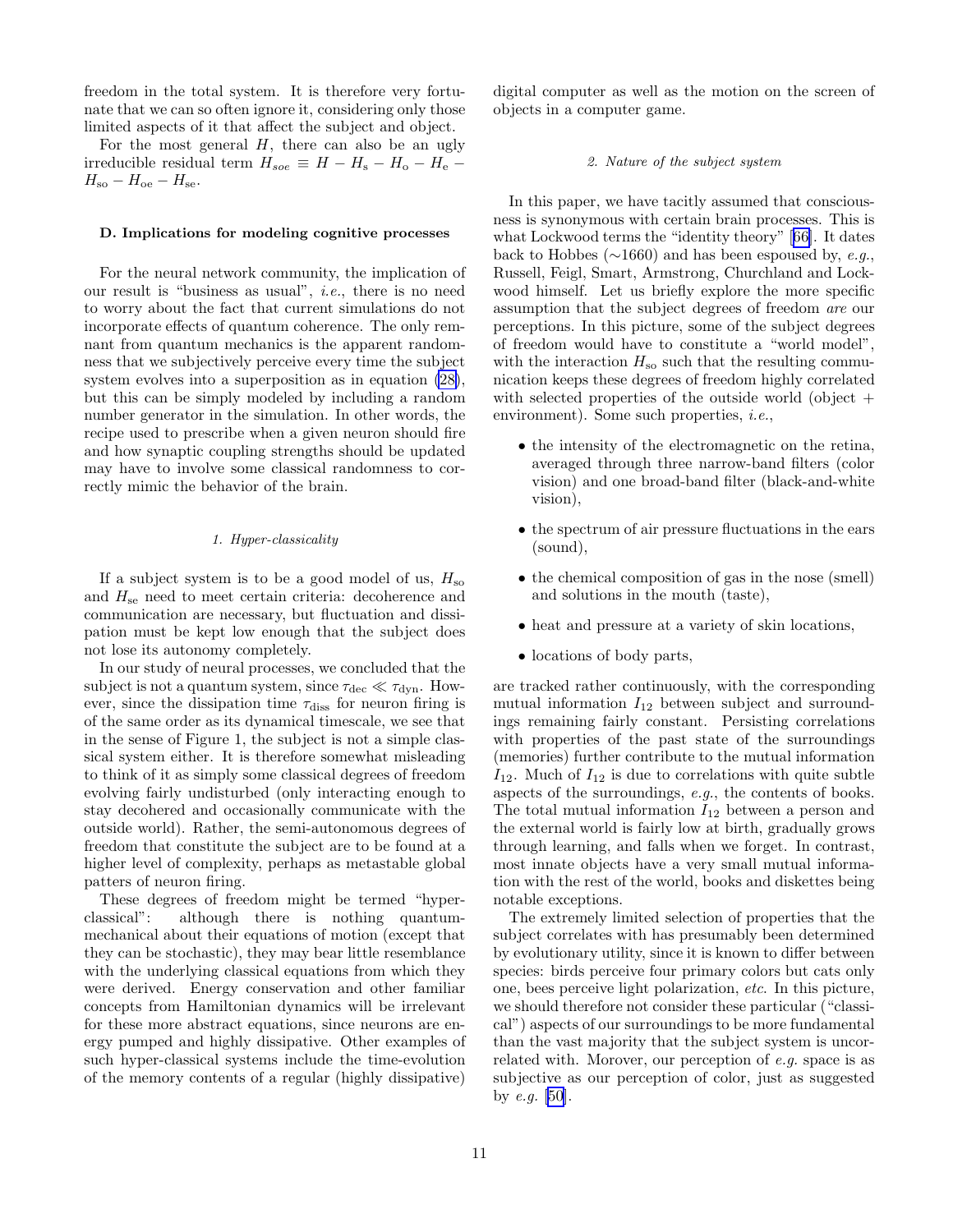## *3. The binding problem*

<span id="page-11-0"></span>One of the motivations for models with quantum coherence in the brain was the so-called binding problem. In the words of James [\[75](#page-14-0),[76](#page-14-0)], "the only realities are the separate molecules, or at most cells. Their aggregation into a 'brain' is a fiction of popular speech". James' concern, shared by many after him, was that consciousness did not seem to be spatially localized to any one small part of the brain, yet subjectively feels like a coherent entity. Because of this, Stapp[[3\]](#page-13-0) and many others have appealed to quantum coherence, arguing that this could make consciousness a holistic effect involving the brain as a whole.

However, non-local degrees of freedom can be important even in classical physics, For instance, oscillations in a guitar string are local in Fourier space, not in real space, so in this case the "binding problem" can be solved by a simple change of variables. As Eddington remarked [[77\]](#page-14-0), when observing the ocean we perceive the moving waves as objects in their own right because they display a certain permanence, even though the water itself is only bobbing up and down. Similarly, thoughts are presumably highly non-local excitation patterns in the neural network of our brain, except of a non-linear and much more complex nature. In short, this author feels that there is no binding problem.

#### *4. Outlook*

In summary, our decoherence calculations have indicated that there is nothing fundamentally quantummechanical about cognitive processes in the brain, supporting the Hepp's conjecture [\[33](#page-13-0)]. Specifically, the computations in the brain appear to be of a classical rather than quantum nature, and the argument by Lisewski [\[78](#page-14-0)] that quantum corrections may be needed for accurate modeling of some details, e.g., non-Markovian noise in neurons, does of course not change this conclusion. This means that although the current state-of-the-art in neural network hardware is clearly still very far from being able to model and understand cognitive processes as complex as those in the brain, there are no quantum mechanical reasons to doubt that this research is on the right track.

Acknowledgements: The author wishes to thank the organizers of the Spaatind-98 and Gausdal-99 winter schools, where much of this work was done, and Mark Alford, Philippe Blanchard, Carlton Caves, Angelica de Oliveira-Costa, Matthew Donald, Andrei Gruzinov, Piet Hut, Nick Mavromatos, Henry Stapp, Hans-Dieter Zeh and Woitek Zurek for stimulating discussions and helpful comments. Support for this work was provided by the Sloan Foundation and by NASA though

grant NAG5-6034 and Hubble Fellowship HF-01084.01- 96A from STScI, operated by AURA, Inc. under NASA contract NAS5-26555.

## APPENDIX: DECOHERENCE FORMULAS

The quantitative effect of decoherence from both short range interactions (scattering) and long-range interactions was first derived in a seminal paper by Joos & Zeh [[45\]](#page-13-0). Since our application involved scattering between particles of comparable mass, we used a generalized version of these results that included the effect of recoil[[46\]](#page-13-0). In this Appendix, we derive a slightly generalized formula for long-range interactions, and briefly comment on the relation between these short-range and long-range limiting cases.

#### 1. Decoherence due to tidal forces

Even if the dissipation and fluctuation caused by  $H_{\text{int}}$ is dynamically unimportant,  $H_1$  and  $H_2$  can be neglected in equation ([2\)](#page-1-0) when calculating the decoherence effect in the many cases where the interaction Hamiltonian decoheres the object on a timescale far below the dynamical time. In this approximation, we consider two particles with an interaction  $H = H_{int} = V(\mathbf{r}_2 - \mathbf{r}_1)$  for some potential  $V$ . According to equation  $(1)$  $(1)$ , the two-particle density matrix  $\rho$  therefore evolves as

$$
\rho(\mathbf{r}_1, \mathbf{r}_1', \mathbf{r}_2, \mathbf{r}_2', t_0 + t) \n= \rho(\mathbf{r}_1, \mathbf{r}_1', \mathbf{r}_2, \mathbf{r}_2', t)e^{-i[V(\mathbf{r}_2 - \mathbf{r}_1) - V(\mathbf{r}_2' - \mathbf{r}_1')]/\hbar}.
$$
\n(A1)

Following[[45\]](#page-13-0), we assume that the two particles are fairly localized near their initial average positions

$$
\mathbf{r}_i^0 \equiv \langle \mathbf{r}_i \rangle_0 = \text{tr} \left[ \mathbf{r}_i \rho_i(t_0) \right], \tag{A2}
$$

 $i = 1, 2$ , and approximate the potential by its second order Taylor expansion

$$
V(\mathbf{r}_2 - \mathbf{r}_1) \approx V(\mathbf{a}) - \mathbf{F} \cdot (\mathbf{x}_2 - \mathbf{x}_1)
$$
  
+ 
$$
\frac{1}{2} (\mathbf{x}_2 - \mathbf{x}_1)^t \mathbf{M} (\mathbf{x}_2 - \mathbf{x}_1).
$$
 (A3)

Here  $\mathbf{F} \equiv -\nabla V(\mathbf{a})$  is the average force, M is the Hessian matrix  $\mathbf{M}_{ij} \equiv \partial_i \partial_j V(\mathbf{a})$  and  $\mathbf{a} \equiv \mathbf{r}_2^0 - \mathbf{r}_1^0$ . We have introduced relative coordinates  $\mathbf{x}_i \equiv \mathbf{r}_i - \mathbf{r}_i^0$ . Assuming that the two particles are independent initially as in  $[45]$ , *i.e.*, that  $\rho(t_0)$  takes the separable form  $\rho(\mathbf{x}_1, \mathbf{x}_1', \mathbf{x}_2, \mathbf{x}_2', t_0) =$  $\rho_1(\mathbf{x}_1, \mathbf{x}_1', t_0) \rho_2(\mathbf{x}_2, \mathbf{x}_2', t_0)$ , this gives

$$
\rho_1(\mathbf{x}_1, \mathbf{x}_1', t_0 + t) = \text{tr}_2 \rho(t_0 + t) =
$$
  

$$
\int \rho(\mathbf{x}_1, \mathbf{x}_1', \mathbf{x}, \mathbf{x}, t_0 + t) d^3 x = \rho_1(\mathbf{x}_1, \mathbf{x}_1', t_0) f(\mathbf{x}_1, \mathbf{x}_1', t), \quad (A4)
$$

where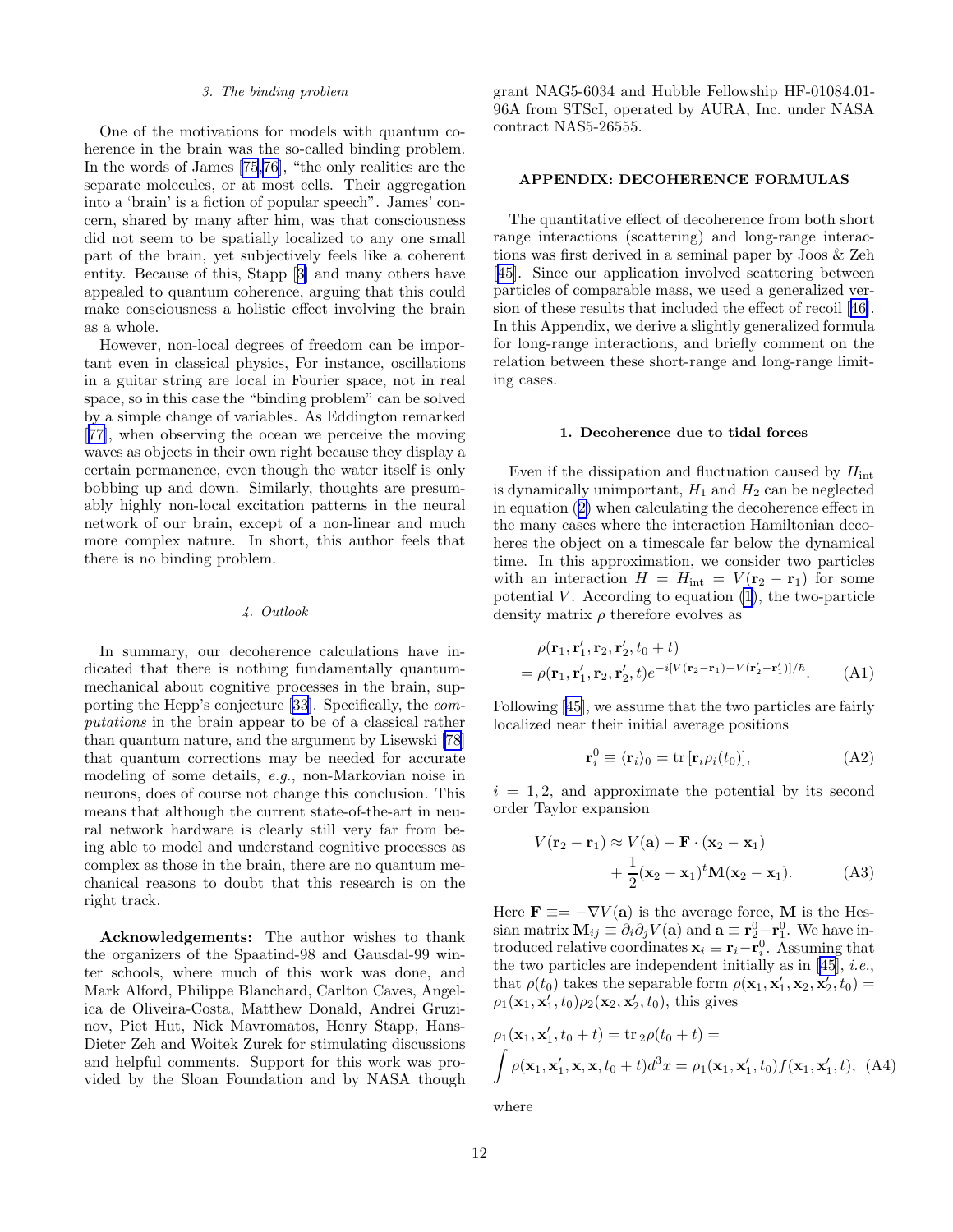$$
f(\mathbf{x}_1, \mathbf{x}_1', t) \approx
$$
  
\n
$$
e^{i\phi(\mathbf{x}_1, \mathbf{x}_1', t)} \int \rho_2(\mathbf{x}_2, \mathbf{x}_2', t_0) e^{-it(\mathbf{x}_1' - \mathbf{x}_1)^t \mathbf{M} \mathbf{x}_2 / \hbar} d^3 x_2 =
$$
  
\n
$$
e^{i\phi(\mathbf{x}_1, \mathbf{x}_1', t)} \hat{p}_2[\mathbf{M}(\mathbf{x}_1' - \mathbf{x}_1) t/\hbar].
$$
\n(A5)

Here the phase factor

$$
e^{i\phi(\mathbf{x}, \mathbf{x}',t)} \equiv e^{\frac{i}{\hbar} \left[ \mathbf{F} \cdot (\mathbf{x}' - \mathbf{x}) + \frac{1}{2} \mathbf{x}'^t \mathbf{M} \mathbf{x}' - \frac{1}{2} \mathbf{x}^t \mathbf{M} \mathbf{x} \right]} \tag{A6}
$$

is of no importance for decoherence, since it does not suppress the magnitude  $|\rho_1(\mathbf{x}_1, \mathbf{x}'_1, t)|$  of the off-diagonal elements – it merely causes momentum transfer related to fluctuation and dissipation. It is the other term that causes decoherence.  $\hat{p}_2$  is the Fourier transform of  $p_2(\mathbf{x}) \equiv \rho_2(\mathbf{x}, \mathbf{x}, t_0)$ , the probability distribution for the location of the environment particle.

## 2. Properties of the effect

Let us briefly discuss some qualitative features of equation (A5). Since  $\hat{p}_2(0) = \int p_2(x_2) d^3 x_2 = \text{tr } \rho_2 = 1,$  $\rho_1(\mathbf{x}, \mathbf{x}')$  remains unchanged on the diagonal  $\mathbf{x} = \mathbf{x}'$ . This is because  $H_{\text{int}}$  is not changing the position of our our object particle, merely its momentum. Since the mean position  $\langle \mathbf{x}_2 \rangle = \int p_2 \mathbf{x}_2 d^3 x_2 = \text{tr}[\mathbf{x}_2 \rho_2] = 0$  van-ishes (using equation [\(A2\)](#page-11-0)), we have  $\nabla \widehat{p}_2(\mathbf{0}) = \mathbf{0}$ . In fact,  $|f|$  takes a maximum on the diagonal, and the Riemann-Lebesgue Lemma shows that  $|f| = |\hat{p}_2| \leq 1$ whenever  $\mathbf{x} \neq \mathbf{x}'$ , with equality only for the unphysical case where  $p_2$  is a delta function, *i.e.*, where the location of the environment particle is perfectly known.  $\partial_i \partial_j |f(\mathbf{0})| = -\mathbf{M}' \mathbf{x}_2 \mathbf{x}_2^t \mathbf{M} t^2 / 2\hbar^2$ , so so the larger  $\langle \mathbf{x}_2 \mathbf{x}_2^t \rangle$ is  $(i.e.,$  the more spread out the environment particle is), the closer to the diagonal decoherence will suppress our density matrix.

Since **M** is the shear matrix of the force field  $-\nabla V$ , we see that it is tidal forces that are causing the decoherence — the average force  $\bf{F}$  simply contributes to the phase factor  $e^{i\phi}$ . Specifically, the rate at which our object degrees of freedom  $r_1$  decohere grows with the tidal force that it exerts on the environment: if the environment particle is spread out with  $\langle x_2 x_2^t \rangle$  large, experiencing a wide range of forces from the object, object decoherence is rapid. In the opposite situation, where the object is spread out and the environment is not, the object will experience strong classical tidal forces but no decoherence.

# 3. Relation between long-range and short-range decoherence

Above we derived the effect of decoherence from longrange tidal forces. Another interesting case that has been solved analytically [\[45](#page-13-0)] is that of short-range interactions

that can be modeled as scattering events. If the scattering takes place during short enough a time interval that we can neglect the internal dynamics of the object, then its reduced density matrix changes as[[46\]](#page-13-0)

$$
\rho_1(\mathbf{r}, \mathbf{r}') \mapsto \rho_1(\mathbf{r}, \mathbf{r}')\hat{p}\left(\frac{\mathbf{r}' - \mathbf{r}}{\hbar}\right),\tag{A7}
$$

where  $p(\mathbf{q})$  is the probability distribution for the momentum transfer q in the collision. This equation generalizes the scattering result of [\[45](#page-13-0)] by including the effect of recoil. The larger the uncertainty in momentum transfer, the stronger the decoherence effect becomes, since widening p narrows its Fourier transform  $\hat{p}$ . Changing the mean momentum transfer  $\langle q \rangle$  does not affect the decoherence, merely contributes a phase factor just as F did above. Typically, the last factor in equation (A7) destroys coherence down to scales of order the de Broigle wavelength of the scatterer, with directional modulations from the angular dependence of the scattering cross section. Generalization to a steady flux of scattering particles [\[46](#page-13-0)] gives equation ([6\)](#page-4-0).

Equation (A7) has striking similarities with the tidal force result of equation (A5): in both cases, the density matrix gets multiplied by the Fourier transform of a probability distribution. If fact, up to uninteresting phase factors, we can rewrite our equation (A5) in exactly the form of equation  $(A7)$  by redefining p to be the probability distribution for momentum transfer  $\mathbf{q} = \mathbf{M}(\mathbf{x}_2 - \mathbf{x}_1)t$ due to tidal forces for a fixed  $\mathbf{x}_1$ , *i.e.*,

$$
p(\mathbf{q}) \equiv p_2(\mathbf{x}_2) \frac{d^3 x_2}{d^3 q} = \frac{p_2(\mathbf{x}_1 + \mathbf{M}^{-1} \mathbf{q}/t)}{t^3 \det \mathbf{M}}.
$$
 (A8)

Fourier transforming this expression and substituting the result into equation (A7), we recover equation (A5) up to a phase factor.

Perhaps the simplest way to understand all these re-sultsis in terms of Wigner functions [[79](#page-14-0)]. If  $W(\mathbf{x}_1, \mathbf{p}_1)$  is the Wigner phase space distribution for the object particle, then any of the momentum-transferring interactions that we have considered will take the form

$$
W(\mathbf{x}_1, \mathbf{p}_1) \mapsto \int W(\mathbf{x}_1, \mathbf{p}_1 - \mathbf{q}) p(\mathbf{q}, \mathbf{x}_1) d^3 q \qquad (A9)
$$

for some probability distribution p that may or may not depend on  $x_1$ . Since the density matrix

$$
\rho_1(\mathbf{x}_1, \mathbf{x}'_1) = \int W\left(\frac{\mathbf{x}_1 + \mathbf{x}'_1}{2}, \mathbf{p}\right) e^{-i(\mathbf{x} - \mathbf{x}') \cdot \mathbf{p}} d^3 p \quad (A10)
$$

is just the Wigner function Fourier transformed in the momentum direction (and rotated by 45◦ ), the convolution with  $p$  in equation (A9) reduces to a simple multiplication with  $\hat{p}$  in equation (A7).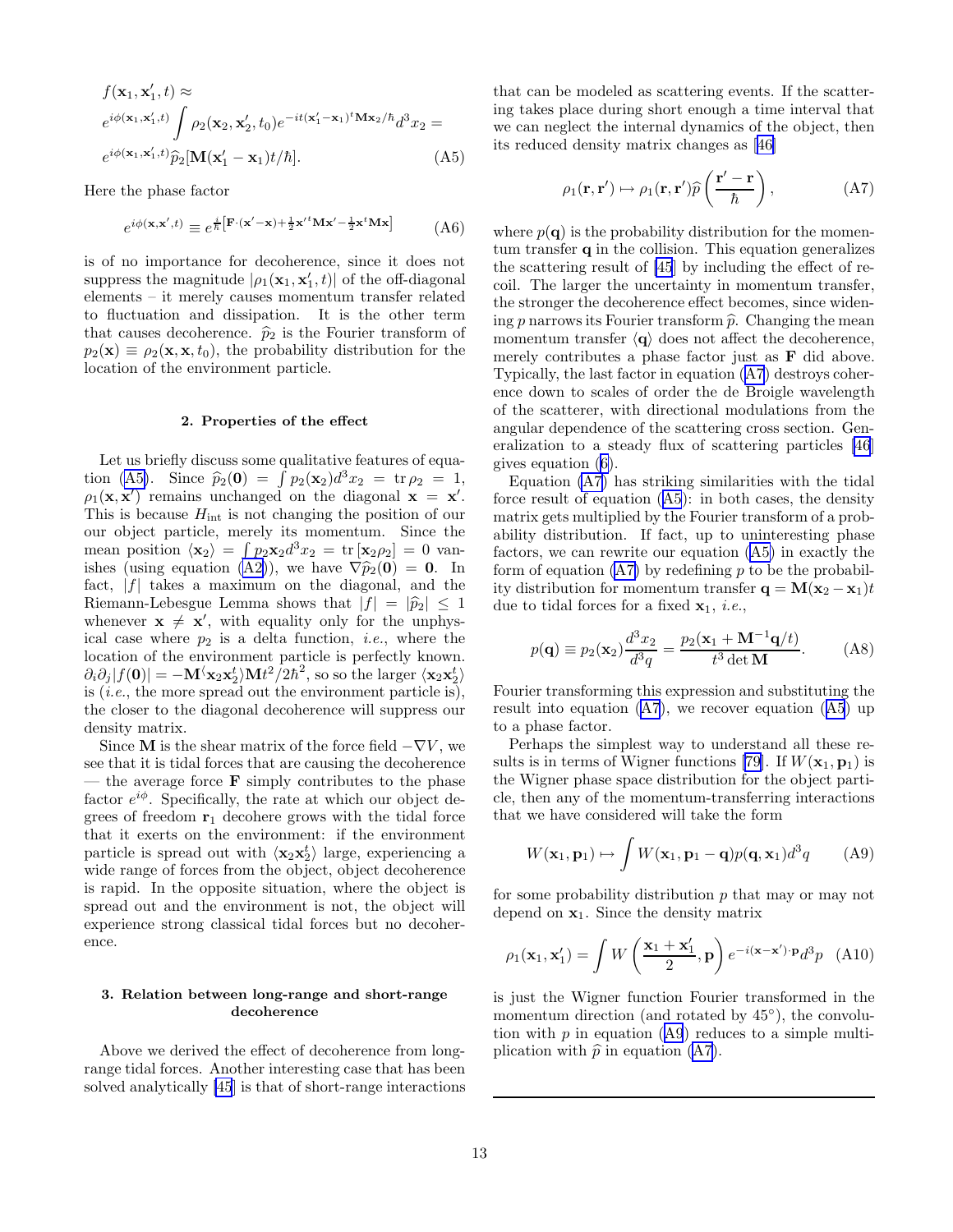- <span id="page-13-0"></span>[1] R. Penrose, *The Emperor's New Mind* (Oxford, Oxford Univ. Press, 1989).
- [2] R. Penrose, in *The Large, the Small and the Human Mind*, ed. M. Longair (Cambridge, Cambridge Univ. Press, 1997).
- [3] H. P. Stapp, *Mind, Matter and Quantum Mechanics* (Berlin, Springer, 1993).
- [4] D. J. Amit, *Modeling Brain Functions* (Cambridge, Cambridge Univ. Press, 1989).
- [5] M. Mézard, G. Parisi, and M. Virasoro, *Spin Glass Theory and Beyond* (Singapore, World Scientific, 1993).
- [6] R. L. Harvey, *Neural Network Principles* (Englewood Cliffs, Prentice Hall, 1994).
- [7] F. H. Eeckman and J. M. Bower, *Computation and Neural Systems* (Boston, Kluwer, 1993).
- [8] D. R. McMillen, G. M. T D'Eleuterio, and J. R. P Halperin, Phys. Rev. E 59, 6 (1999).
- [9] E. P. Wigner, in *The Scientist Speculates: an Anthology of Partly-Baked Ideas, p284-302*, ed. I. J. Good (London, Heinemann, 1962).
- [10] J. Mehra and A. S. Wightman, *The Collected Works of E. P. Wigner, Vol. VI, p271* (Berlin, Springer, 1995).
- [11] H. D. Zeh, Found. Phys. 1, 69 (1970).
- [12] E. H. Walker, Mathematical Biosciences 7, 131 (1970).
- [13] L. H. Domash, in *Scientific Research on TM*, ed. D. W. Orme-Johnson and J. T. Farrow (Weggis, Switzerland, Maharishi Univ. Press, 1977).
- [14] H. P. Stapp, Phys. Rev. D **28**, 1386 (1983).
- [15] I. N. Marshall, New Ideas in Psychology 7, 73 (1989).
- [16] D. Zohar, *The Quantum Self* (New York, William Morrow, 1990).
- [17] H. Rosu, Metaphysical Review 3, 1, [gr-qc/9409007](http://arXiv.org/abs/gr-qc/9409007) (1997).
- [18] L. M. Ricciardi and H. Umezawa, Kibernetik 4, 44 (1967).
- [19] A. Vitiello, Int. J. Mod. Phys. B9, 973-89 (1996).
- [20] S. R. Hameroff and R. C. Watt, Journal of Theoretical Biology 98, 549 (1982). S. R. Hameroff, *Ultimate Computing: Biomolecular Consciousness and Nanotechnology* (Amsterdam, North-Holland, 1987).
- [21] D. V. Nanopoulos 1995, [hep-ph/9505374](http://arXiv.org/abs/hep-ph/9505374)
- [22] N. Mavromatos and D. V. Nanopoulos 1995, [hep](http://arXiv.org/abs/hep-ph/9505401)[ph/9505401](http://arXiv.org/abs/hep-ph/9505401)
- [23] N. Mavromatos and D. V. Nanopoulos 1995, [quant](http://arXiv.org/abs/quant-ph/9510003)[ph/9510003](http://arXiv.org/abs/quant-ph/9510003)
- [24] N. Mavromatos and D. V. Nanopoulos 1995, [quant](http://arXiv.org/abs/quant-ph/9512021)[ph/9512021](http://arXiv.org/abs/quant-ph/9512021)
- [25] N. Mavromatos and D. V. Nanopoulos, Int. J. Mod. Phys B 12, 517, [quant-ph/9708003](http://arXiv.org/abs/quant-ph/9708003) (1998).
- [26] N. Mavromatos and D. V. Nanopoulos 1998, [quant](http://arXiv.org/abs/quant-ph/9802063)[ph/9802063](http://arXiv.org/abs/quant-ph/9802063)
- [27] N. Mavromatos 1999, J. Bioelectrochemistry & Bioenergetics;48;273
- [28] H. P. Stapp, Found. Phys. 21, 1451 (1991).
- [29] H. D. Zeh, [quant-ph/9908084,](http://arXiv.org/abs/quant-ph/9908084) *Epistemological Letters of the Ferdinand-Gonseth Association* 63:0 (Biel, Switzerland, 1981)
- [30] W. H. Zurek, Phys. Today 44 (10), 36 (1991).
- [31] A. Scott, J. Consciousness Studies 6, 484 (1996).
- [32] S. Hawking, in *The Large, the Small and the Human Mind*, ed. M. Longair (Cambridge, Cambridge Univ. Press, 1997).
- [33] K. Hepp, in *Quantum Future*, ed. P. Blanchard and A. Jadczyk (Berlin, Springer, 1999).
- [34] J. von Neumann, *Matematische Grundlagen der Quanten-Mechanik* (Springer, Berlin, 1932).
- [35] H. D. Zeh, *The Arrow of Time, 3rd ed.* (Springer, Berlin, 1999).
- [36] W. H. Zurek, Phys. Rev. D **24**, 1516 (1981).
- [37] W. H. Zurek, Phys. Rev. D 26, 1862 (1982).
- [38] W. H. Zurek, reprint LAUR 84-2750, in *Non-Equilibrium Statistical Physics*, ed. G. Moore and M. O. Sculy (New York, Plenum, 1984).
- [39] E. Peres, Am. J. Phys. **54**, 688 (1986).
- [40] P. Pearle, Phys. Rev. A **39**, 2277 (1989).
- [41] M. R. Gallis and G. N. Fleming, Phys. Rev. A 42, 38 (1989).
- [42] W. H. Unruh and W. H. Zurek, Phys. Rev. D 40, 1071 (1989).
- [43] R. Omnès, Phys. Rev. A 56, 3383 (1997).
- [44] D. Giulini, E. Joos, C. Kiefer, J. Kupsch, I. O. Stamatescu, and H. D. Zeh, *Decoherence and the Appearance of a Classical World in Quantum Theory* (Springer, Berlin, 1996).
- [45] E. Joos and H. D. Zeh, Z. Phys. B 59, 223 (1985).
- [46] M. Tegmark, Found. Phys. Lett. **6**, 571 (1993).
- [47] R. P. Feynman, *Statistical Mechanics* (Reading, Benjamin, 1972).
- [48] B. Katz, *Nerve, Muscle, and Synapse* (New York, McGraw-Hill, 1966).
- [49] J. P. Schadé and D. H. Ford, *Basic Neurology, 2nd ed.* (Amsterdam, Elsevier, 1973).
- [50] A. G. Cairns-Smith, *Evolving the Mind* (Cambridge, Cambridge Univ. Press, 1996).
- [51] P. Morell and W. T. Norton, Sci. Am. 242, 74 (1980).
- [52] A. Hirano and J. A. Llena, in *The Axon*, ed. S. G. Waxman, J. D. Kocsis, and P. K. Stys (New York, Oxford Univ. Press, 1995).
- [53] J. M. Ritchie, in *The Axon*, ed. S. G. Waxman, J. D. Kocsis, and P. K. Stys (New York, Oxford Univ. Press, 1995).
- [54] J. Ellis, S. Mohanty, and Nanopoulos D V, Phys. Lett. B 221, 113 (1989).
- [55] P. Pearle, Phys. Rev. D **13**, 857 (1976).
- [56] G. C. Ghirardi, A. Rimini, and T. Weber, Phys. Rev. D 34, 470 (1986).
- [57] J. D. Jackson, *Classical Electrodynamics* (New York, Wiley, 1975).
- [58] W. H. Zurek, S. Habib, and J. P. Paz, Phys. Rev. Lett. 70, 1187 (1993).
- [59] M. Tegmark and H. S. Shapiro, Phys. Rev. E 50, 2538 (1994).
- $[60]$  M. V. Satarić, J. A. Tuszyński, and R. B.  $\rm Zakula$ , Phys. Rev. E 48, 589 (1993).
- [61] H. C. Rosu, Phys. Rev. E **55**, 2038 (1997).
- [62] H. C. Rosu, Nuovo Cimento D 20, 369 (1998).
- [63] H. S. Stapp 1999, *Attention, Intention, and Mind in Quantum Physics* and *Quantum Ontology and Mind-Matter Synthesis*, available